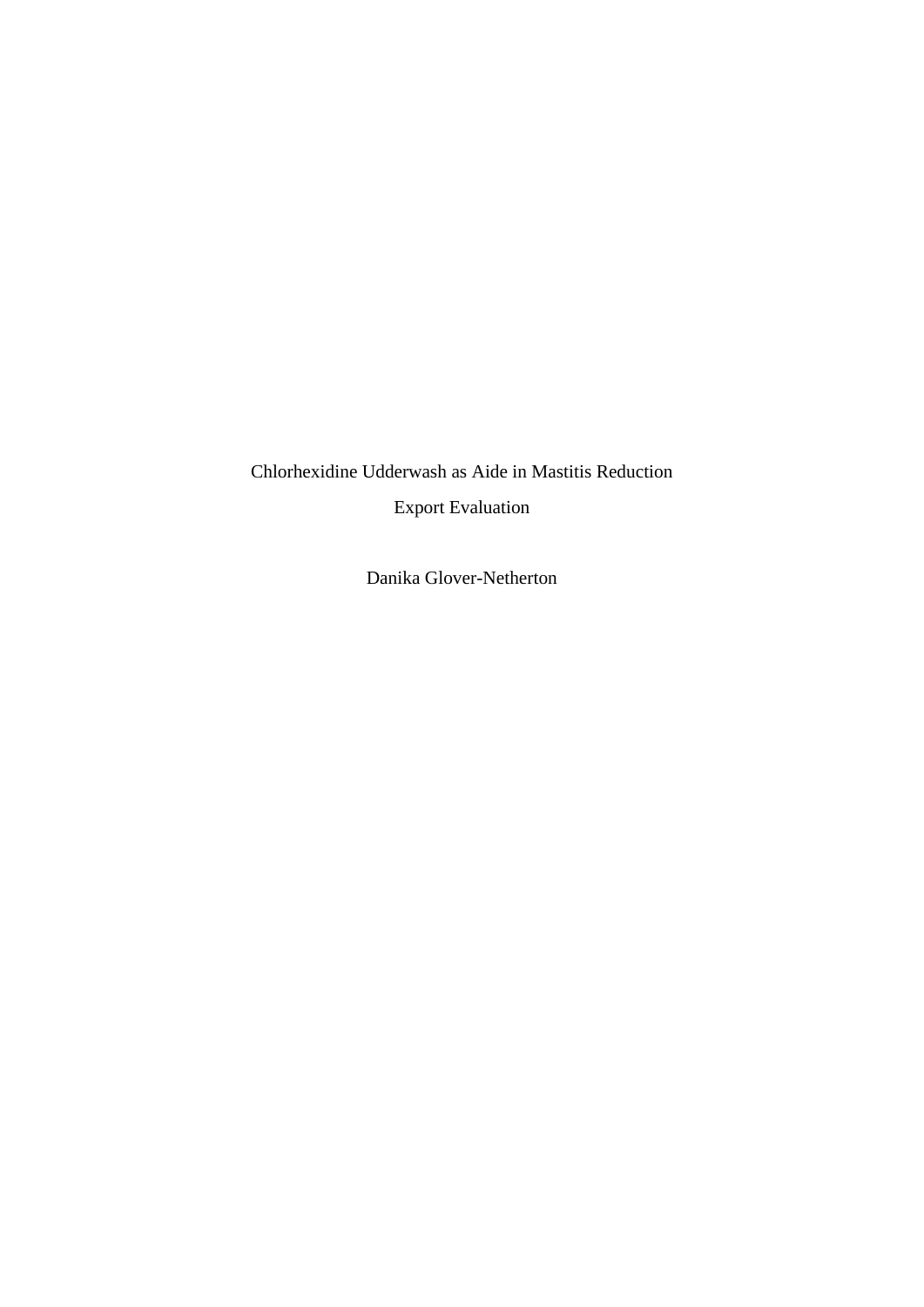# Contents

<span id="page-1-0"></span>

| a)           |  |
|--------------|--|
| b)           |  |
| $\mathsf{C}$ |  |
|              |  |
|              |  |
|              |  |
|              |  |
|              |  |
|              |  |
|              |  |
|              |  |
|              |  |
|              |  |
|              |  |
|              |  |
|              |  |
|              |  |
|              |  |
|              |  |
|              |  |
|              |  |
|              |  |
|              |  |
|              |  |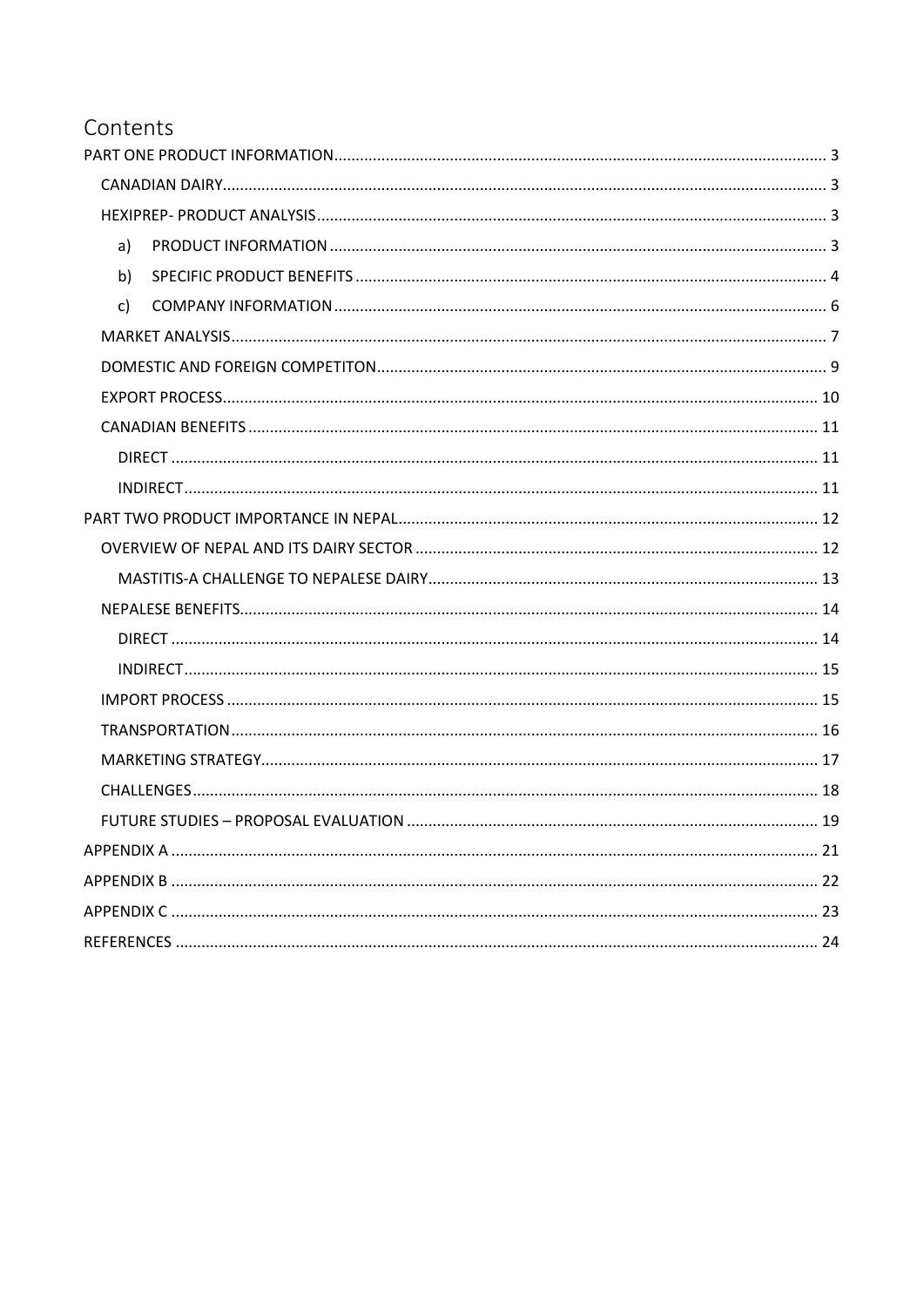## **PART ONE PRODUCT INFORMATION**

## <span id="page-2-0"></span>**CANADIAN DAIRY**

The dairy industry in Canada is a profitable and complex production chain that encompasses input from multiple sectors including producers, processors, distributors and the government (Government of Canada 2014). Working on a mass scale, over 12 000 farms across the country provide nearly 8 billion litres of milk annually which translates into 10 billion dollars of economic revenue (Government of Canada 2014). A cornerstone in the Canadian dairy industry is the concept of biosecurity. Farmers are educated on livestock disease risks such as mastitis that result in decreases in quality of milk which reduces operation profitability. Similarly, the government is aware of public health risks that are related to the same disease processes (Government of Canada 2014). To address these issues, the dairy industry in collaboration with the Canadian government has implemented biosecurity regulations into the production chain. To reduce the risk of transmission of contaminants such as bacteria, sanitation protocols for equipment as well as livestock are strictly adhered to. Today, the primary step in the milking procedure is regular use of udder washes and teat dips to reduce risk of mastitis and contamination of milk (Gerry Lange, personal communication, October 11, 2016).

## <span id="page-2-1"></span>**HEXIPREP- PRODUCT ANALYSIS**

### <span id="page-2-2"></span>a) PRODUCT INFORMATION

HexiPrep is a chlorhexidine based udder wash that is manufactured by Agrisan Specialty Chemical in Arthur Ontario. It is specifically designed to be used daily as an antimicrobial wash to remove organic debris from the teat prior to milking. This effectively works to reduce the load of mastitis causing pathogens found on the teat thereby decreasing the occurrence of mastitis (Blowey & Edmondson, 2010). HexiPrep is distributed in a concentrated liquid form of 1.75% chlorhexidine and requires dilution prior to use (Gerry Lange, personal communication, October 11, 2016). After dilution, HexiPrep is utilized to wash the teats and udder and then is wiped off with a clean cloth or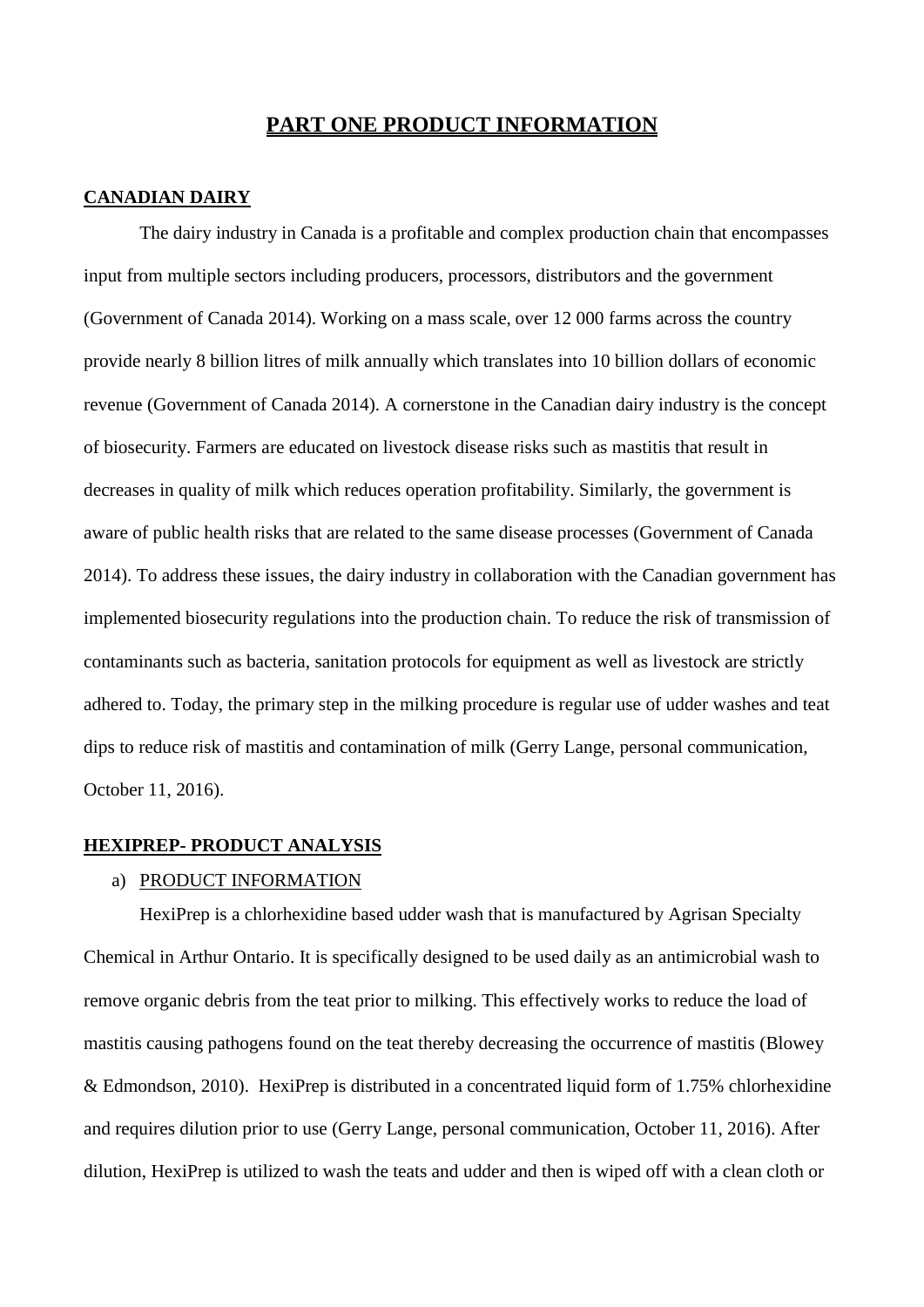paper towel prior to milking (Blowey & Edmondson, 2010). A specific contact time for efficacy is not required (Gerry Lange, personal communication, October 11, 2016). It is available in multiple container sizes including 4L, 18L, 208L and a tote. Specific product details about HexiPrep are listed in Table 1. The main ingredient in HexiPrep, chlorhexidine, is not considered by the government to be a controlled substance. Thus, this product does not have any legal or label restrictions that would hinder export out of the country (Gerry Lange, personal communication, October 11, 2016). Contact information for Agrisan Specialty Chemical can be found in Appendix A, Table 2.

Table 1. HEXIPREP PRODUCT DETAILS

|             |           |                          |                      | <b>Dilution</b>    |             |
|-------------|-----------|--------------------------|----------------------|--------------------|-------------|
| <b>Size</b> | $DIN H^*$ | <b>Active Ingredient</b> | <b>Retail Cost**</b> | 30ml per 10L water | Cost/L      |
| 4L          | 02299720  | Chlorhexidine            | \$26.95              | Results in 1333L   | $2$ cents/L |
|             |           | acetate                  |                      | solution           |             |

Retrieved from (Emily Pullin, personal communication October 25, 2016) and (Gerry Lange, personal communication, October 11, 2016)

> \*DIN – Drug Identification Number, required for approved sale in Canada \*\* Retail price in Canadian dollar after seller markup

## <span id="page-3-0"></span>b) SPECIFIC PRODUCT BENEFITS

In evaluation of a product with regards to suitability for export it is important to understand the specific benefits that product provides. As outlined and explained in Figure 1, HexiPrep has assets that make it a useful potential product in a variety of situations related to udder care and long term farm use.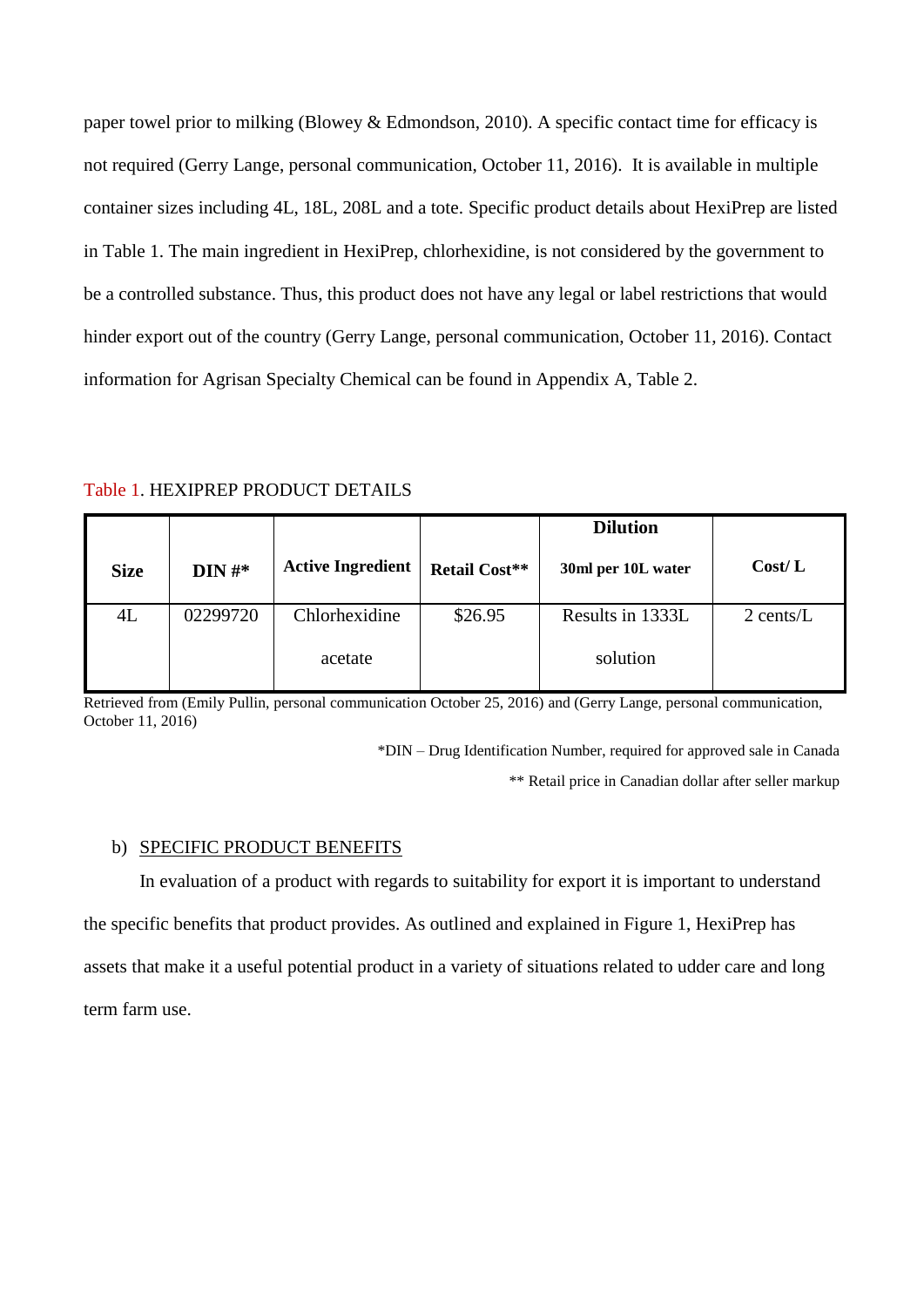# Figure 1. SPECIFIC BENEFITS OF HEXIPREP

| <b>Benefit</b>       | Significance                                                                         |
|----------------------|--------------------------------------------------------------------------------------|
| <b>Broadspectrum</b> | Chlorhexidine is a broadspectrum antimicrobial. This means that it has an            |
| <b>Activity</b>      | effect on a large range of important pathogens including gram negative and           |
|                      | gram positive bacteria as well as certain yeast and fungi (Blowey & Edmondson,       |
|                      | 2010). Additionally, chlorhexidine is less effected by the presence of organic       |
|                      | matter then other antimicrobials and remains active on the teat for a period of      |
|                      | time after washing (Blowey & Edmondson, 2010).                                       |
| <b>Storage</b>       | HexiPrep is very stable and does not degrade quickly. This means that its            |
|                      | shelf life can be several years in length. Recommended storage is 15-30°C in         |
|                      | low light conditions however it can withstand freezing and thawing with no           |
|                      | damage (Gerry Lange, personal communications, October 11, 2016).                     |
| <b>Safety</b>        | HexiPrep has a pH close to 7 and therefore is non irritating to teats and            |
| <b>Human/Animal</b>  | hands even with multiple uses per day (Gerry Lange, personal communications, October |
|                      | 11, 2016). Additionally, Health Canada has stated that dermal uptake of              |
| <b>Use</b>           | chlorhexidine with product use is minimal and that chlorhexidine is                  |
|                      | noncarcinogenic (Government of Canada, 2013a). Chlorhexidine disinfectants are       |
|                      | commonly used in human hospitals on a daily basis (Gerry Lange, personal             |
|                      | communications, October 11, 2016).                                                   |
| <b>Safety</b>        | Multiple studies have been performed by the Canadian government on                   |
| <b>Environment</b>   | agricultural chlorhexidine use and the environment. Although regulation and          |
|                      | monitoring of products entering the environment is still necessary, studies          |
|                      | have concluded that although chlorhexidine does meet the criteria for                |
|                      | perseverance in an environment, it does not meet the criteria to be considered       |
|                      | a chemical that bioaccumulates (Government of Canada, 2013b).                        |
| <b>No Iodine</b>     | Iodine uptake by livestock or in milk can occur when iodine based                    |
|                      | antimicrobials are not removed from the teat effectively enough after use            |
|                      | (Castro, Berthiaume, Robichaud & Lacasse, 2012). Iodine is used by the body in the   |
|                      | conversion of thyroid hormones therefore regular increased uptake will cause         |
|                      | thyroid dysfunction (De Leo, Lee & Braverman, 2016). This risk is a specific concern |
|                      | with developing countries like Nepal where the use of products like udder            |
|                      | washes may be a novel process, leading to some error in use. A recent study          |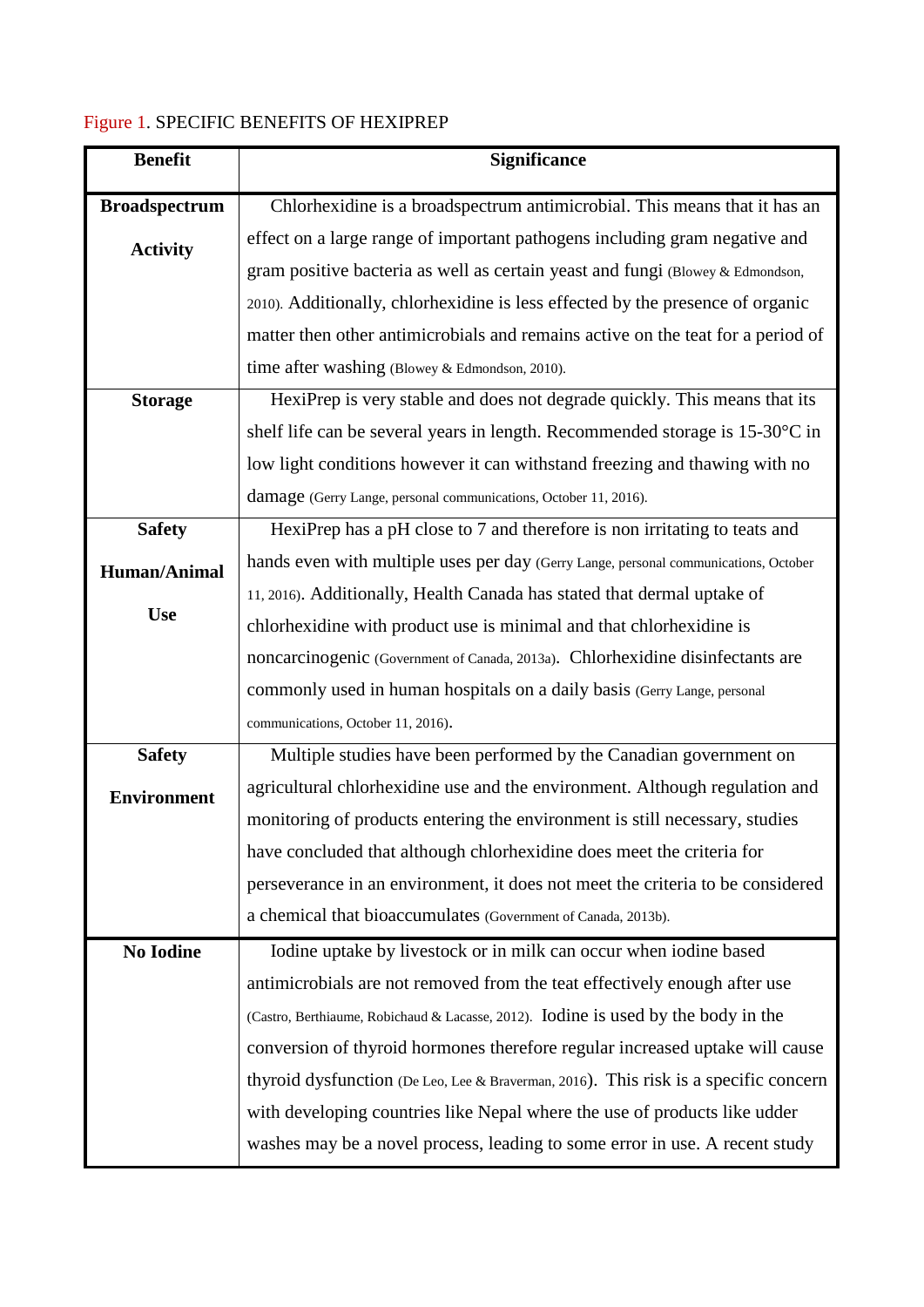| <b>No Iodine</b> | in Nepal found that the current iodine levels in a large portion of women's          |
|------------------|--------------------------------------------------------------------------------------|
|                  | breast milk was far above what the World Health Organization recommended             |
|                  | for child development (Henjum, et al., 2016). In these cases, ensuring no additional |
|                  | iodine is consumed is critical.                                                      |

### <span id="page-5-0"></span>c) COMPANY INFORMATION

Agrisan Specialty Chemical was established in 1995 in Arthur Ontario Canada with the goal of providing state of the art and competitive products in the field of agricultural and food sanitation (Agrisan, n.d.). Agrisan manufactures products for an assortment of sectors including livestock veterinary drugs and livestock biosecurity. Additionally, they assist in research and development of new products and work with Health Canada regarding regulatory guidance for new product submissions (Agrisan, n.d.). Agrisan possesses a Health Canada Establishment licence which ensures they upholds regulatory standards with manufacturing and distribution of their products (Government of Canada, 2016a).

All business is conducted on site. The Arthur location includes the main office, research and testing lab, manufacturing plant, packaging and storage areas as well as a distribution center (Agrisan, n.d.). Agrisan Specialty Chemical utilizes a chain of distributors and does not sell product direct to consumers. Currently, Agrisan has seventeen full time employees and participates very minimally in foreign export (Gerry Lange, personal communication, October 11, 2016).

When looking to initiate growth in avenues such as export tools such as a SWOT analysis are useful during initial project planning. A SWOT analysis looks at the internal strengths and weaknesses in a business as well as evaluates external opportunities and threats (Shaoming, Daekwan & Tamer, 2009). This tool is beneficial as it assists in clarifying company qualities that should be exploited in a new venture and highlights shortfalls allowing for implementation of improvement strategies (Shaoming et al., 2009). Figure 2 illustrates an example of a SWOT analysis with regards to Agrisan and export of HexiPrep to Nepal.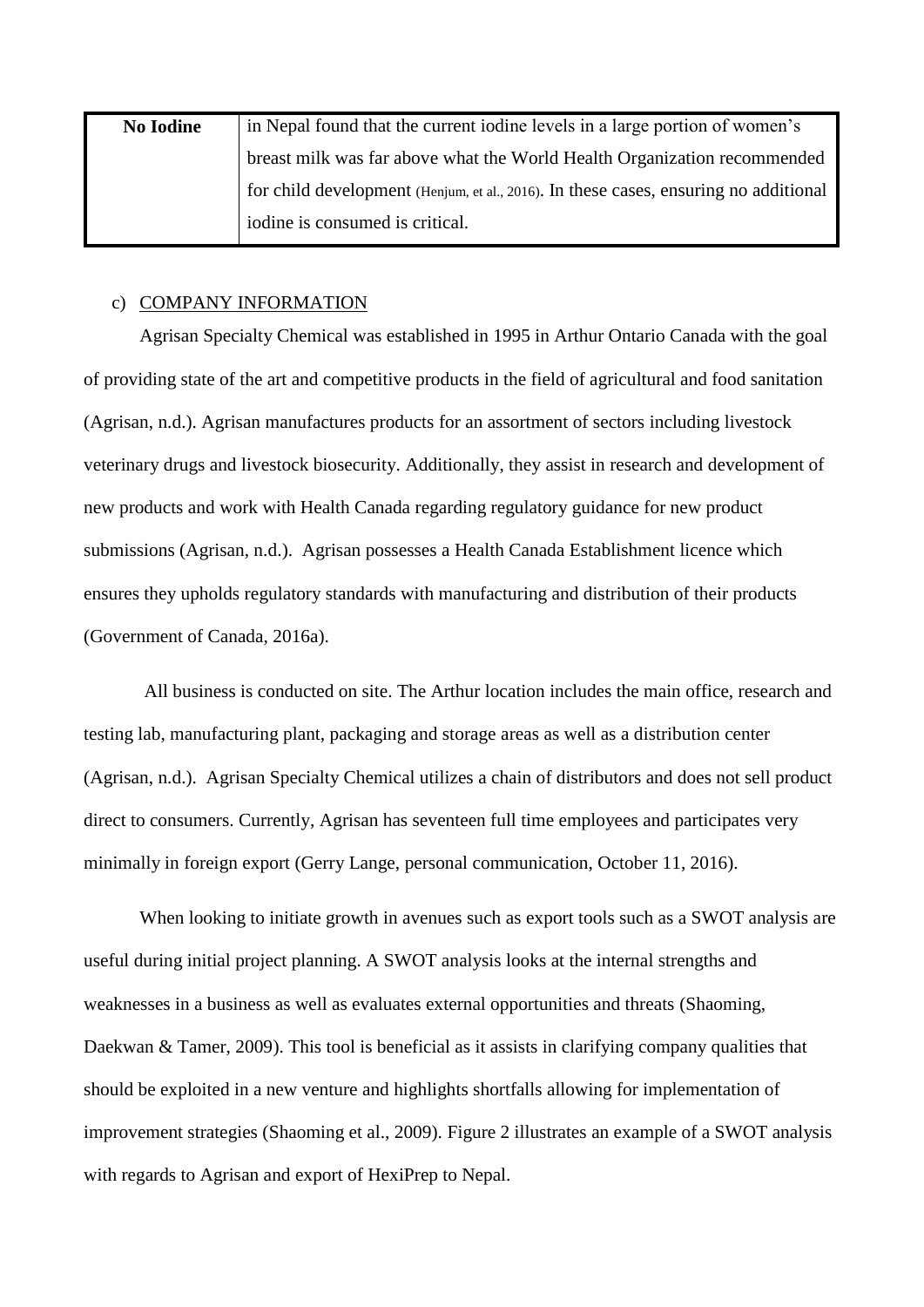## Figure 2. SWOT ANALYSIS - HEXIPREP EXPORT TO NEPAL

| <b>INTERNAL</b>  |                                                                                                                                                                                                                                                                                                                                                                                                                        |
|------------------|------------------------------------------------------------------------------------------------------------------------------------------------------------------------------------------------------------------------------------------------------------------------------------------------------------------------------------------------------------------------------------------------------------------------|
| <b>Strengths</b> | Well known locally, good standing with the Canadian Government<br>v.<br>Smaller operation, therefore is able to respond to situations quickly<br>✓<br>$\checkmark$ Packaging is completed on site therefore accommodations are more<br>easily made<br>Well educated and established team<br>$\checkmark$ Works in human and animal sectors therefore has wide knowledge<br>base and strong quality assurance standards |
| Weakness         | Limited experience with high volume exports<br>$\checkmark$<br>Has minimal global market presence<br>✓<br>$\checkmark$ Limited knowledge of foreign markets such as Nepal<br>Smaller operation, therefore has potentially less financial depth to<br>$\checkmark$<br>fund export costs                                                                                                                                 |
| <b>EXTERNAL</b>  |                                                                                                                                                                                                                                                                                                                                                                                                                        |
| Opportunities    | Government of Canada provides support for new agricultural and<br>export endeavours<br>There is a large market potential for HexiPrep in Nepal<br>There is currently no established similar product in Nepal<br>$\checkmark$                                                                                                                                                                                           |
| <b>Threats</b>   | There are global competitor companies that have experience with<br>$\checkmark$<br>export and offices in China and India<br>Competitors also exist in China and India<br>$\checkmark$<br>Initial market growth in Nepal will most likely be slow<br>$\checkmark$                                                                                                                                                       |

## <span id="page-6-0"></span>**MARKET ANALYSIS**

Important to the success of the export process is a viable consumer market in the importing country. Potential foreign markets are determined by degree of need or interest in the product, potential for sale within those markets as well as the availability of distribution chains (Shaoming et al., 2009). Agriculture and related agricultural activities such as dairy account for over 1/3 of Nepal's annual GDP. This provides a large overall potential market for a product like HexiPrep. Additionally, Nepal is classified as a developing country (The World Bank, 2016). This provides an opportunity for use of HexiPrep to become integrated into the local market as practices become better established. This situation provides many opportunities for expansion and growth in the future.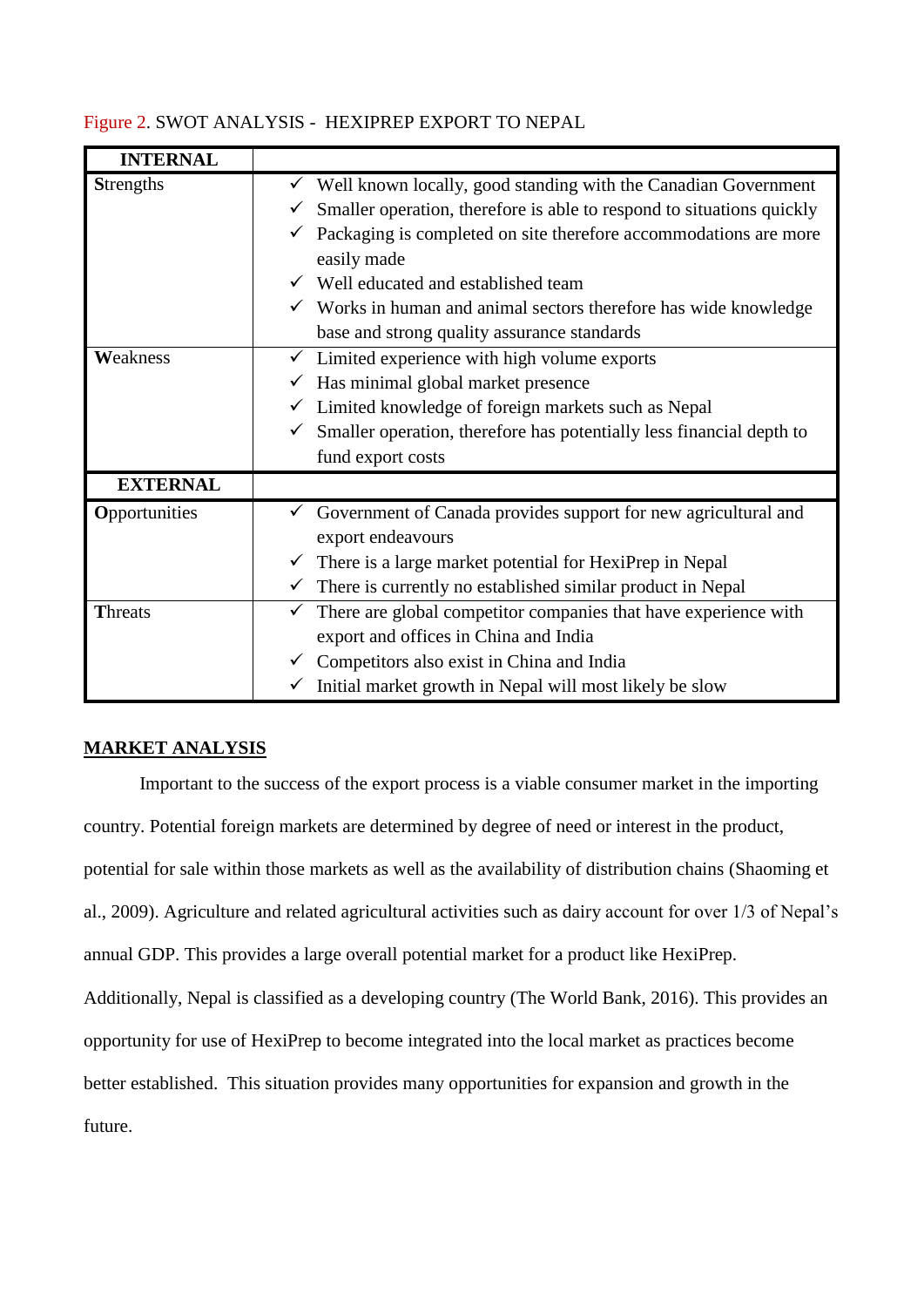The potential market in Nepal can be further divided into several categories: individual subsistence farmers, communities, larger dairies and dairy co-op organizations. As the use of HexiPrep is not limited to cows, the exploration of use with other lactating mammals such as goats may reveal other potential markets. Subsistence farmers and the communities in which they live make up the largest portion of potential market, attributing to nearly 90% of all agricultural holdings in the country (Sharma & Banskota, 2000). Although this portion of the market is significant in size, individual farmers may lack the financial means to purchase the product on a regular basis. The storage and dilution properties of HexiPrep would make it ideal for collective purchase by a community; however, infrastructure problems as described by The World Bank (2016), from urban areas to rural could hinder distribution and overall sales. Nepal does have dairy co-op organizations responsible for overseeing, regulating and distributing milk throughout the country. As a result, a handful of larger dairy operations have been established closer to urban centers (FOA, 2010). These last two portions of the potential market account for a notably smaller percentage of the overall market however hold significantly greater purchasing power. Additionally, in being located closer to urban centers, distribution to these groups is more easily organized and facilitated. Nepal's dairy cooperatives currently have established transport channels into rural areas (FOA, 2010). With partnerships, these may be utilized to make product more available to smaller communities. Although HexiPrep would be beneficial to the entirety of Nepal's agricultural dairy sector, export would focus initially on target markets such as the larger dairies and dairy organizations. Table 3 outlines specific companies within Nepal that are part of the target markets.

| Table 3. NEPAL DAIRIES AND DAIRY ORGANIZATIONS |  |  |  |  |  |  |  |
|------------------------------------------------|--|--|--|--|--|--|--|
|------------------------------------------------|--|--|--|--|--|--|--|

| <b>Dairies</b>      | <b>Co Operations</b>                      |
|---------------------|-------------------------------------------|
| Sitaram Gokul Milks | Dairy Development Cooperation of Nepal    |
| Himalaya Dairy      | <b>Central Dairy Cooperative of Nepal</b> |
| Sujal Milks         | <b>Milk Producers Cooperative Society</b> |

Retrieved from: (FAO, 2010)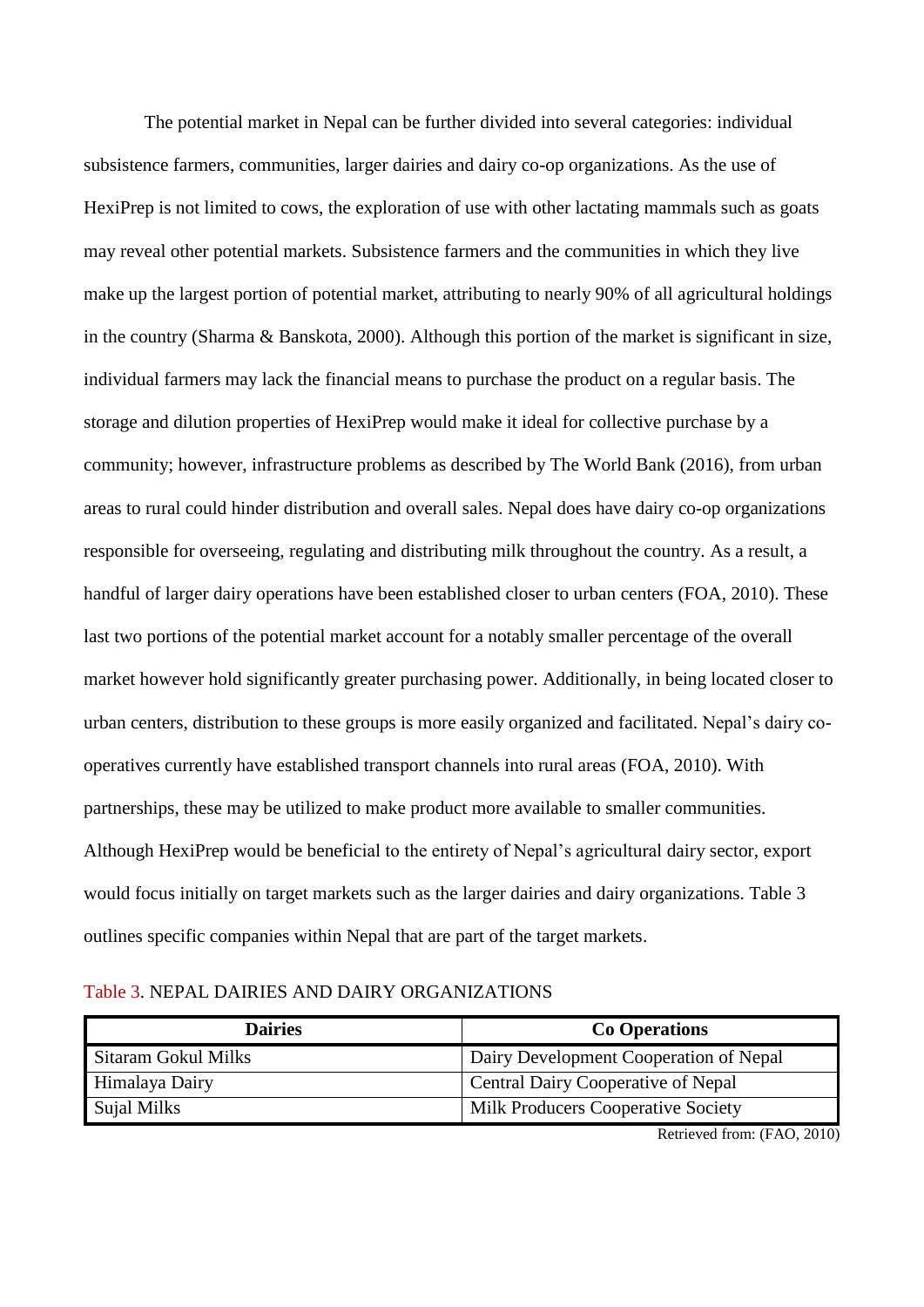## <span id="page-8-0"></span>**DOMESTIC AND FOREIGN COMPETITON**

The market in North America for sanitation products related to mastitis and udder care is currently saturated. There are multiple companies that produce varying formulations and types of antimicrobial products. Agrisan has identified Ecolab as a primary competitor in this market (Gerry Lange, personal communication, October 11, 2016). Ecolab is a global enterprise based out of the United States that has offices stationed around the world, including Canada, China, and India (Ecolab, 2016). Due to scale of operations, Ecolab has significant brand recognition within agriculture markets and possesses established financial collateral. Ecolab produces a chlorhexidine udder wash called Superwash. Other Canadian companies that produce and sell chlorhexidine udder washes includes 3M Canada and Ostrem Chemical Ltd. Foreign competition in this market is also a factor with companies such as Zoohance Biotech Co., Ltd. based out of Ningxia China that produces several udder sanitation products including chlorhexidine based udder dips (Alibaba, 2016). Table 4 provides a comparison of related products. Contact information for competitive companies can be found in Appendix B, Table 5.

|                        | <b>Ecolab</b>                                              | <b>Ostrem Chemical</b> | <b>Zoohance Biotech</b>    |
|------------------------|------------------------------------------------------------|------------------------|----------------------------|
| <b>Product</b>         | Superwash                                                  | H-50 Udderwash         | Pre-milk Sanitizer         |
| <b>Price</b>           | *company unable to<br>provide price to non-<br>distributor | $$27.50 (4L)**$        | $$23.50 (5L)*$             |
| <b>Available sizes</b> | 18.9L                                                      | 4L, 20L, 56L, 205L     | 5L, 25L, 200L              |
| <b>Dilution</b>        | 30ml per 18.9L<br>water                                    | 30ml per 10L           | *information not available |

#### Table 4. PRODUCT COMPARISON

<span id="page-8-1"></span>Retrieved from: (Vanda Highland, personal communications, November 14, 2016) & (Ben-Ostrem employee, personal communication, November 16, 2016) & (Alibaba, 2016)

\*\*retail price in Canadian dollar after seller markup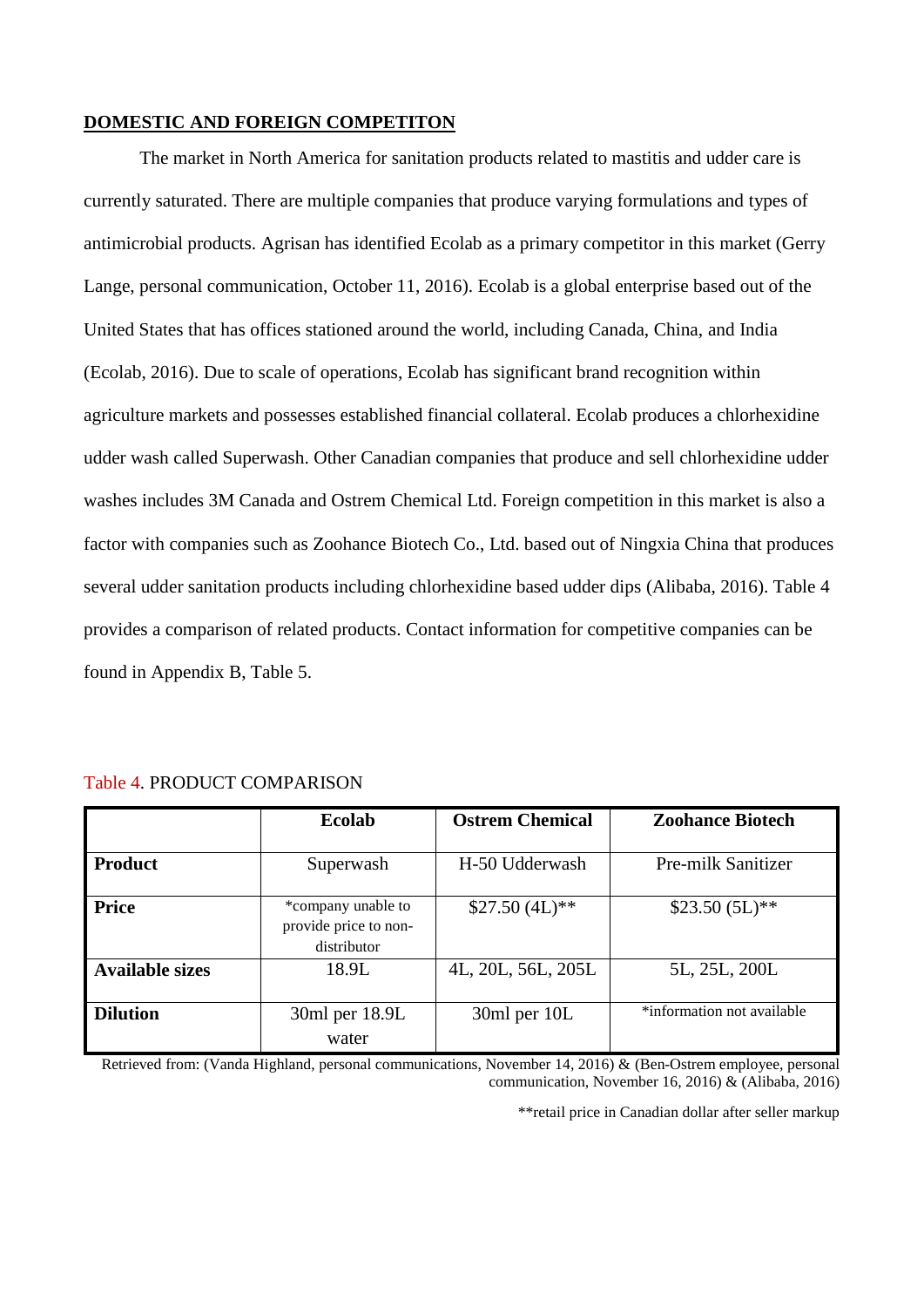### **EXPORT PROCESS**

The Canadian export process is a complex system that requires strict adherence to regulation and user knowledge. The first step in the process is for a company to obtain an import-export account via a registered business number. From there, the exporting company must evaluate whether the product in question can legally be exported out of Canada as well as imported into the target country (Government of Canada, 2016b). Furthermore, it must be established if the product belongs to a controlled or limiting category. As previously mentioned, there are no restrictions or special permits required with regards to the export of HexiPrep. Once these steps have been finished, paperwork such as the Export Declaration Form must be completed, including appropriate export codes. This paperwork must be submitted prior to the product leaving the country and can be submitted either electronically or via hard paper copy. Transport arrangements are the responsibility of the exporting company (Government of Canada, 2016b). Establishing export of product requires solid knowledge of domestic and foreign legalities and can be a costly endeavour (Shaoming et al., 2009). To assist with these challenges, the Canadian government provides organizational and logistical supports as well as monetary assistance funds. A list of these supports can be found in Table 6.

| <b>Canadian Border</b>   | $\checkmark$ Provides step by step instruction on exporting                |  |
|--------------------------|----------------------------------------------------------------------------|--|
| <b>Services Agency</b>   | Provides detailed explanation of necessary documentation<br>✓              |  |
|                          | http://www.cbsa-asfc.gc.ca/export/guide-eng.html<br>✓                      |  |
| <b>Canadian Trade</b>    | Provides direct consultation and advice with regards to entirety of<br>✓   |  |
| <b>Commissioner</b>      | export process including knowledge of importing country                    |  |
| <b>Service</b>           | $\checkmark$ Has an office located in Nepal                                |  |
|                          | http://tradecommissioner.gc.ca/index.aspx?lang=eng<br>$\checkmark$         |  |
| Global                   | $\checkmark$ Potential funding source                                      |  |
| <b>Opportunities for</b> | http://tradecommissioner.gc.ca/funding-financement/goa-<br>✓               |  |
| <b>Associations</b>      | oma/index.aspx?lang=eng                                                    |  |
| <b>CanExport</b>         | $\checkmark$ Potential funding source                                      |  |
|                          | http://www.international.gc.ca/canexport/index.aspx?lang=eng<br>✓          |  |
| <b>Export</b>            | Provides several financial assistance programs to assist in funding<br>✓   |  |
| <b>Development</b>       | start up and process costs                                                 |  |
| Canada                   | http://www.edc.ca/EN/About-Exporting/Trade-Links/Pages/financing.aspx<br>✓ |  |

### Table 6. CANADIAN EXPORT SUPPORTS

Retrieved from: (Government of Canada, 2016b)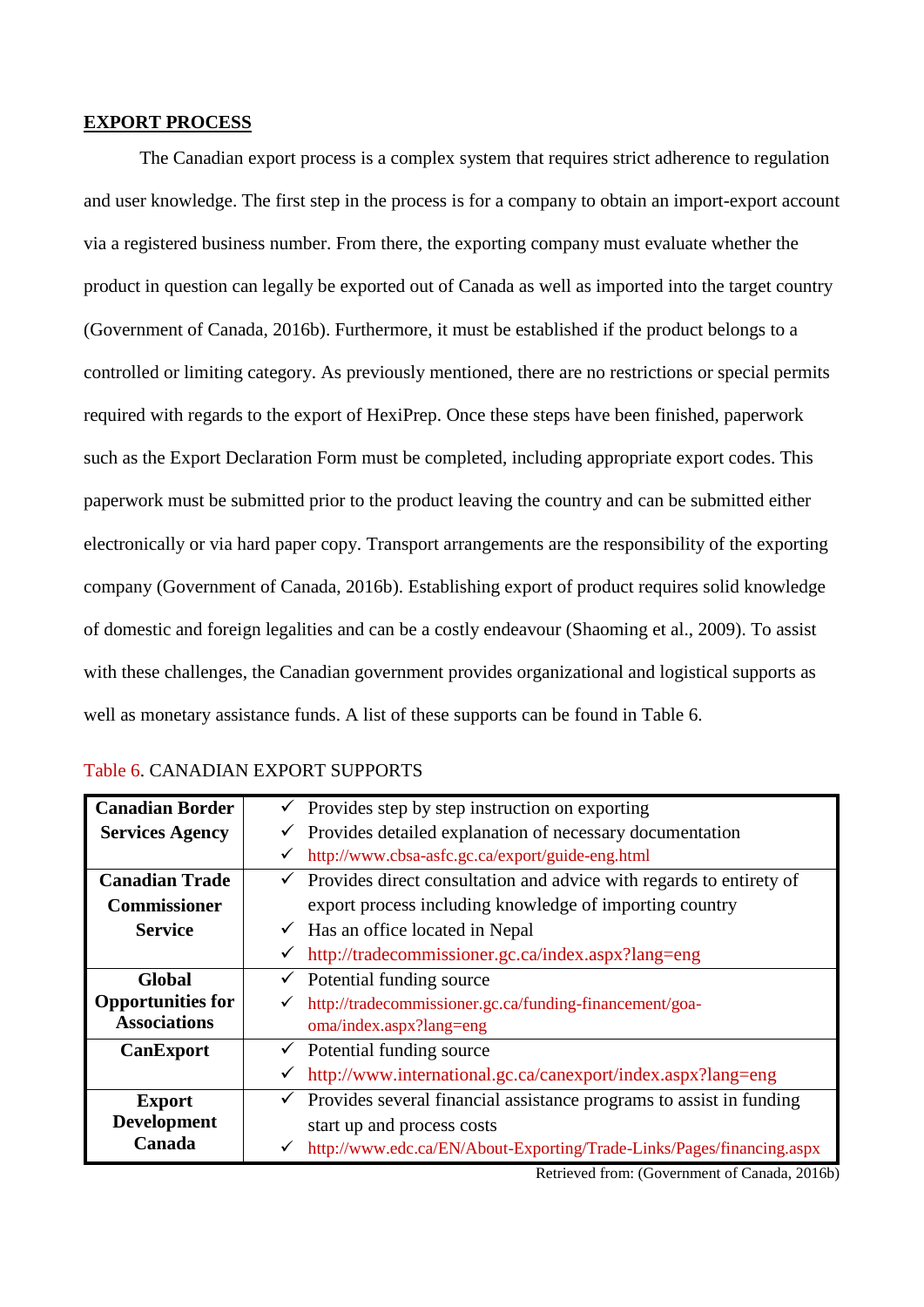### <span id="page-10-0"></span>**CANADIAN BENEFITS**

## <span id="page-10-1"></span>**DIRECT**

Currently in Canada revenue from imports and exports account for over 30% of the gross domestic product (The World Bank, 2013). GDP can be considered an overview of the status of a country's economy (Statistics Canada, 2016). Therefore, the successful export of HexiPrep will contribute to a growth of Canada's overall GDP, improving economic stability. The export of this product will also provide the opportunity for a Canadian company, Agrisan, to enter the global market. Increased revenue from sales of HexiPrep will provide the financial means for expansion of business on home soil. This will result in potential job opportunities as a larger staff will be required.

## <span id="page-10-2"></span>INDIRECT

Agrisan is first and foremost a company dedicated to innovations in the field of sanitation (Gerry Lange, personal communication, October 11, 2016). Increased revenue through export will provide a larger fund to utilize with regards to product research and development. This will allow Agrisan to remain competitive in the market and could result in discoveries with significant safety or environmental impact. Additionally, as the export process involves multiple secondary parties, including advisors, banks, transport, marketers and distributors (Shaoming et al., 2009), the export of HexiPrep will provide the opportunity for secondary financial and job growth in these sectors. Finally, this export provides the chance for Canada to become a larger contributor to the solutions based assistance required by Nepal. Introduction of HexiPrep can open the door for involvement and knowledge sharing between groups such as the Canadian Dairy Association and Nepal's Dairy Cooperatives. This could lead to eventual export of other beneficial agricultural products related to dairy and the dairy business.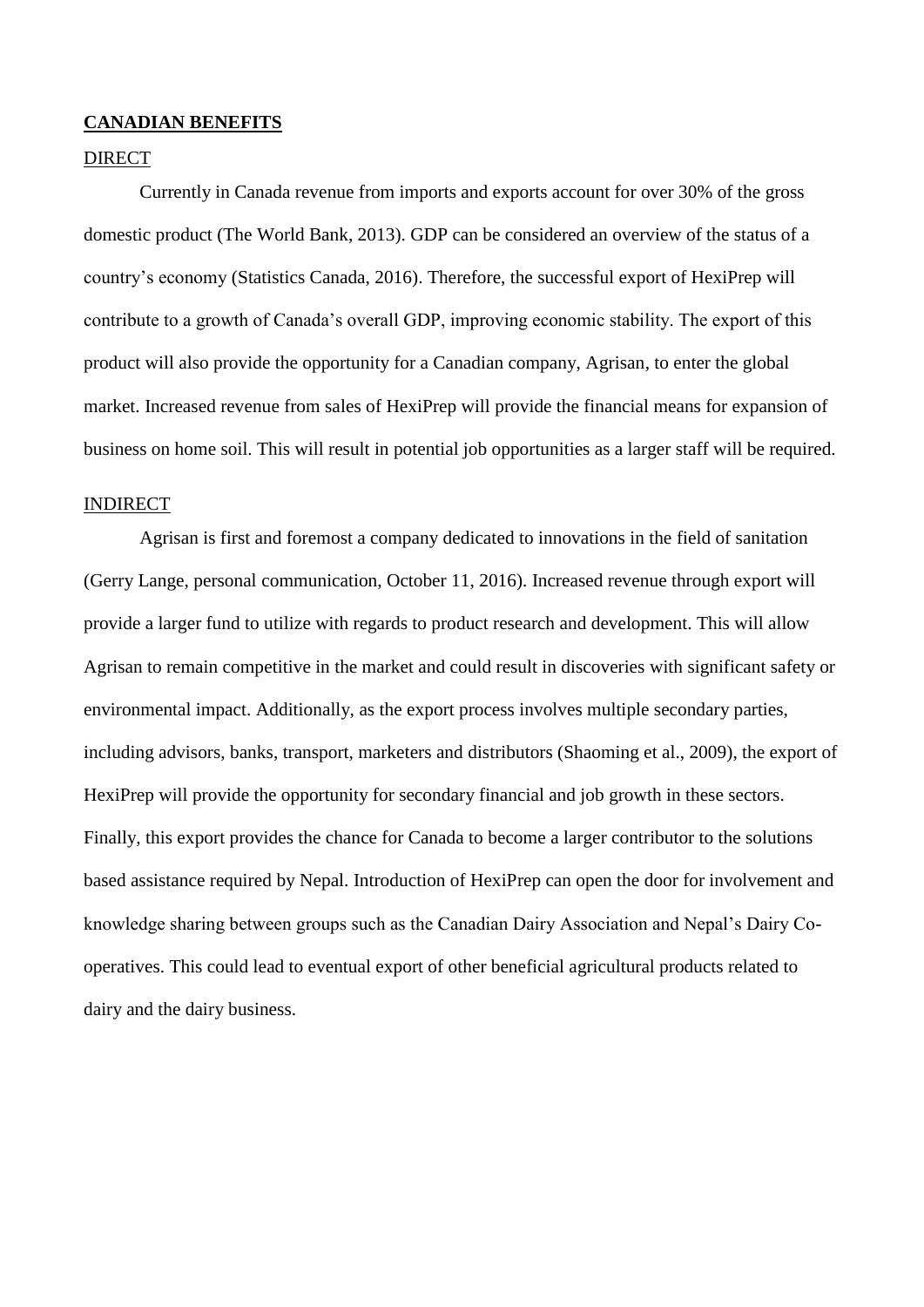## **PART TWO PRODUCT IMPORTANCE IN NEPAL**

## <span id="page-11-1"></span><span id="page-11-0"></span>**OVERVIEW OF NEPAL AND ITS DAIRY SECTOR**

Nepal is a small country located in Asia between China and India (OEC, 2015). Classified as a low income, food deficient country by the Food and Agriculture Organization of the United Nations, Nepal's GDP sat at just over 20 billion dollars in 2015. Over 1/3 of the total GDP was the result of the agricultural sector (The World Bank, 2016). Current challenges to economic growth in Nepal include poor overall infrastructure such as roads, electricity and water and a difficult regulatory environment for businesses. The constraints in the business sector stems from the involvement of over 41 government agencies and ministries in regulation. This has resulted in a general public reluctance towards regulation, inspection and taxation (The World Bank, 2016). Despite these issues, Nepal has seen a 16.6% increase in global business through imports since 2009 (OEC, 2015). The largest portion of imports occurs with Nepal's neighbours, India and China (OEC, 2015).

Nepal's population as of 2015 was slightly greater than 28 million people (The World Bank, 2016). Of the total population, 86% actively practice Hinduism (FOA, n.d.), a fact that significantly impacts diet and livestock production in the country. The majority of men and women in Nepal are located on rural farms away from major urban centers with subsistence farming accounting for over 90% of all agricultural holdings (FOA, n.d.). This dramatically impacts the overall welfare of the population. Greater than 56% of the populace are considered to live under the poverty line, 40% have inadequate access to food and over 17% are considered undernourished (FOA, n.d.). Life expectancy in Nepal is estimated to be only 62 years for both men and women (FOA, n.d.). The three top crops grown in Nepal are rice, sugar cane and vegetables and the top three livestock productions are cow milk, buffalo milk and eggs (FOA, n.d.).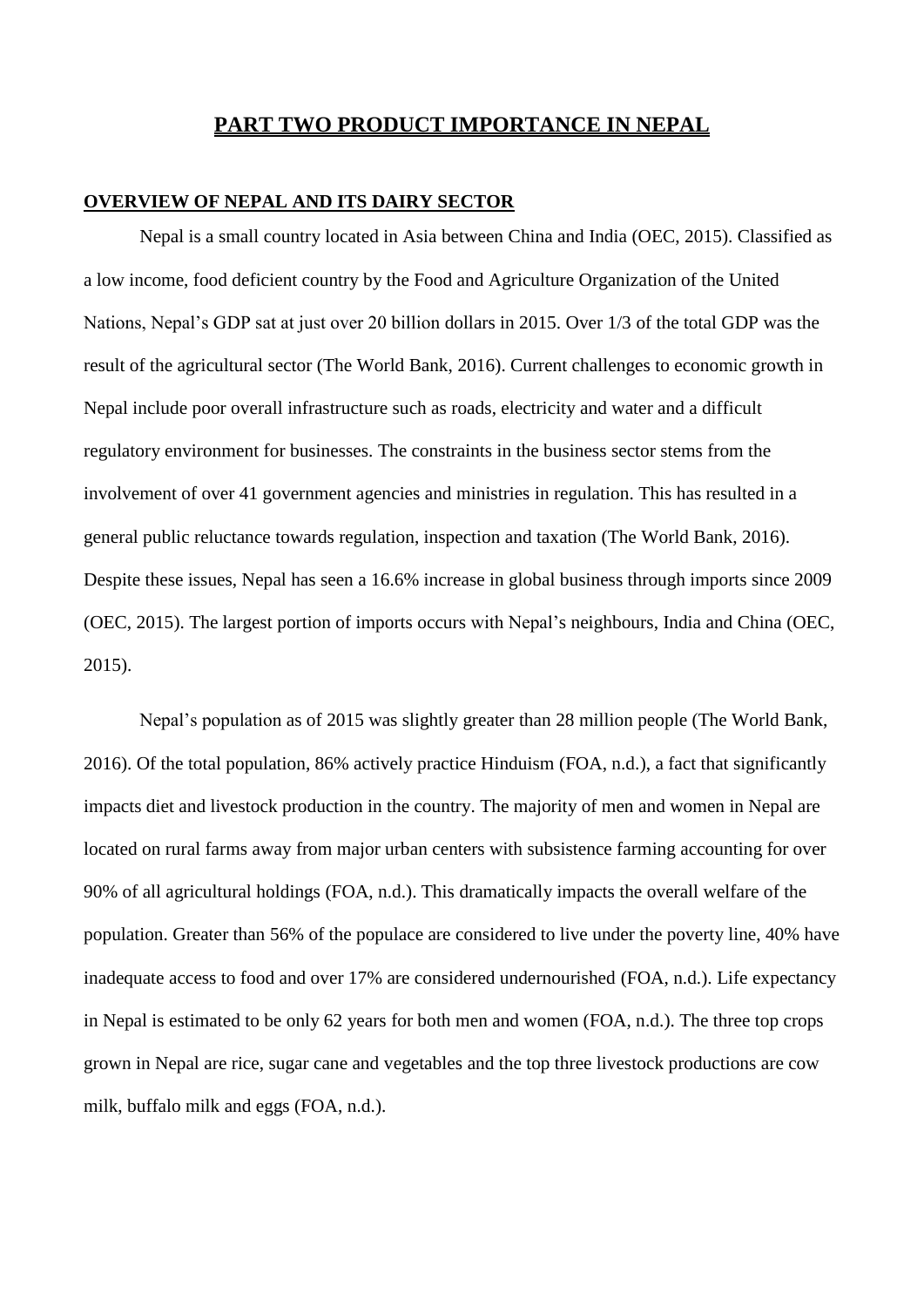In relationship to the high level of subsistence farming in Nepal, dairy herds typically consist of only 2-3 animals. Buffalo, along with indigenous types of cattle, sometimes crossbred to Holstein or Brown Swiss make up the common breed types used (Sharma & Banskota, 2000). For its small size, Nepal boasts a high density of lactating animals with over 7 million cattle and 3.5 million buffalo respectively. However total milk production is only slightly greater than 1 million tonnes annually (Sharma & Banskota, 2000). This indicates a high number of unproductive animals in the country. Most milk collected on farms is consumed on site either as fresh milk or as traditional dairy products. Excess milk, if storage or transportation is available, is traded directly with consumers or collecting agents for use in urban centers or for export (Sharma & Banskota, 2000). In Nepal, the Milk Producers Cooperative Society, a substituent of the government, has developed a three tiered system along side dairy cooperatives in multiple districts. The purpose of this system is to support the financial and social improvement of rural dairy producers by acting as an efficient channel between rural producers and urban milk processing industries (FOA, 2010).

### <span id="page-12-0"></span>MASTITIS-A CHALLENGE TO NEPALESE DAIRY

Mastitis is an inflammation of the udder due to external pathogens that results in increased cell count and infection. It can be classified as subclinical or clinical as well as contagious or environmental depending on the origin of the infecting pathogen (Blowey & Edmondson, 2010). A common problem in Nepal, mastitis effects 65% of the population of lactating animals, of which 57% is caused by an environmental agent (Acharya 1995). Common pathogens associated with environmental mastitis are listed in Table 7. The prevalence of environmental mastitis is correlated to animal husbandry and sanitation practices. Currently subsistence farmers in Nepal lack resources and a structured sanitation protocol for milking (Ng et al., 2010). The effects of mastitis include bacterial contamination of milk, decreased quality of contents of milk, and decreased or cessation of milk production. In severe cases, mastitis can lead to the death of the animal (Blowey & Edmondson, 2010). These consequences have dire effects on farmers and their welfare.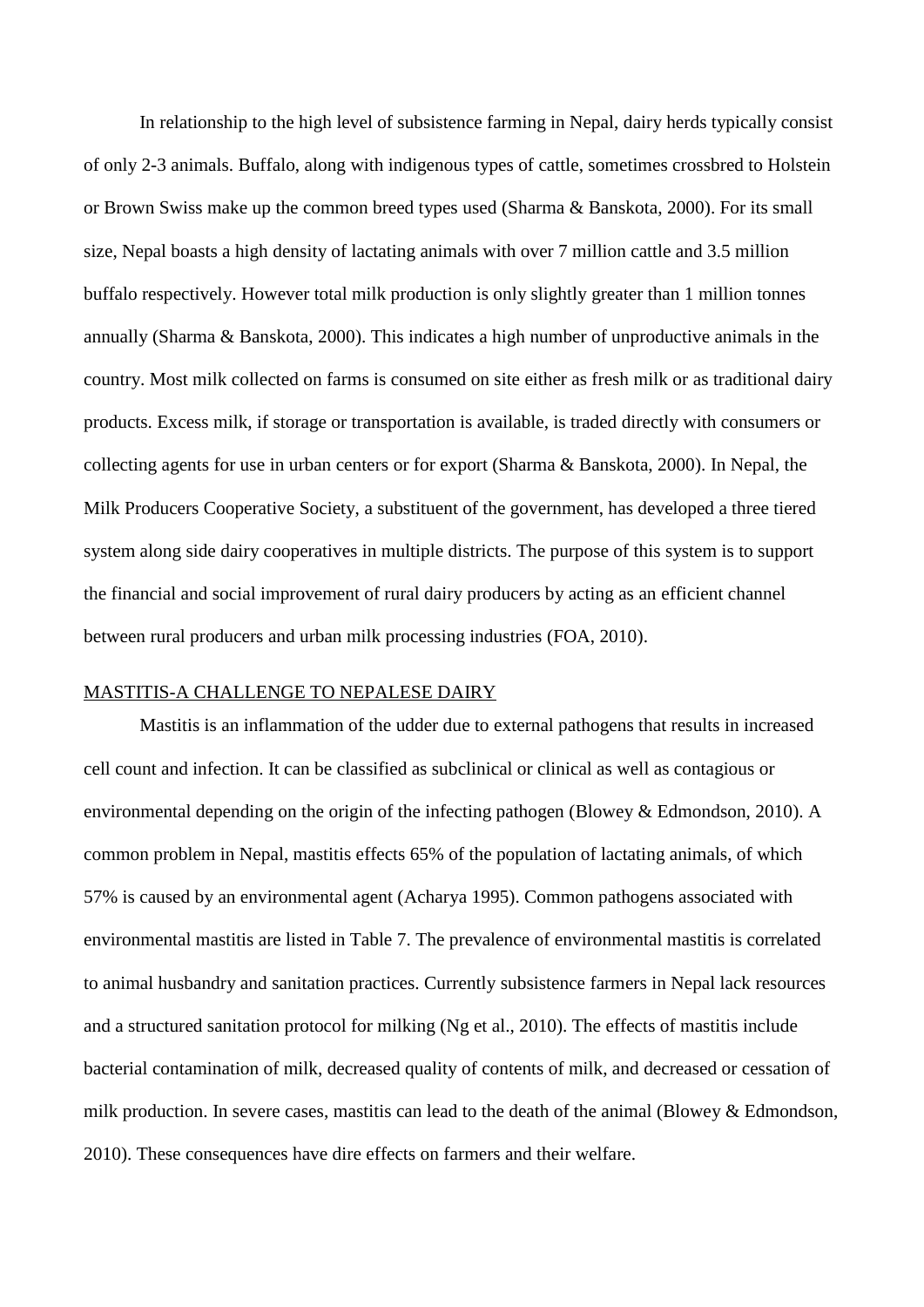| Streptococcus uberis    | $\checkmark$ Bacillus licheniformis |
|-------------------------|-------------------------------------|
| E. coli                 | Pasteurella                         |
| Enterobacter            | Streptococcus faecalis              |
| Klebsiella              | Fungi                               |
| Psueudomonas aeruginosa | Yeast                               |
| Bacillis cereus         |                                     |

#### Table 7. COMMON ENVIRONMENTAL CAUSES OF MASTITIS

Retrieved from: (Blowey & Edmondson, 2010)

#### <span id="page-13-0"></span>**NEPALESE BENEFITS**

#### <span id="page-13-1"></span>DIRECT

Subsistence farmers in Nepal live with a very small financial margin therefore mastitis poses a significant financial threat in multiple ways. When trade of milk for product or money is depended on to provide the means to eat or farm, decreased yield of milk from lactating animals can have long lasting effects. Additionally, as mastitis changes the cellular content of milk, including casein levels (Blowey & Edmondson, 2010), the quality of sellable dairy products such as cheese made from the milk significantly lessens. Finally, mastitis associated animal death can be considered a crisis as procurement of a replacement animal for labour and milk production may not be financially possible. Treatment of mastitis once present in an animal is a challenge in Nepal due to costs and limited availability of animal health services (FOA, 2010). HexiPrep provides the opportunity to act in a preventative manner to reduce the prevalence of mastitis before it occurs. Studies have demonstrated that environmental mastitis responds to changes in sanitation and husbandry practices with a reduction rate of 43% with regular use of udder washes (Blowey & Edmondson, 2010). An overall reduction of mastitis in Nepal will lead to greater financial stability in its farming population.

Industrial pasteurization of dairy products prior to consumption is uncommon in Nepal with the majority of milk being either boiled or consumed raw (Ng et al., 2010). Bacterial contamination of milk as a result of mastitis poses a significant public health risk with staphylococcal food poisoning being the prevailing food related illness found worldwide (Johler, Layer & Stephan, 2011). This situation is amplified by the proliferation of bacteria in milk in poor storage areas, as found in Nepal (Johler, Layer & Stephan, 2011). Uncontaminated milk is a high nutrient dense food source. It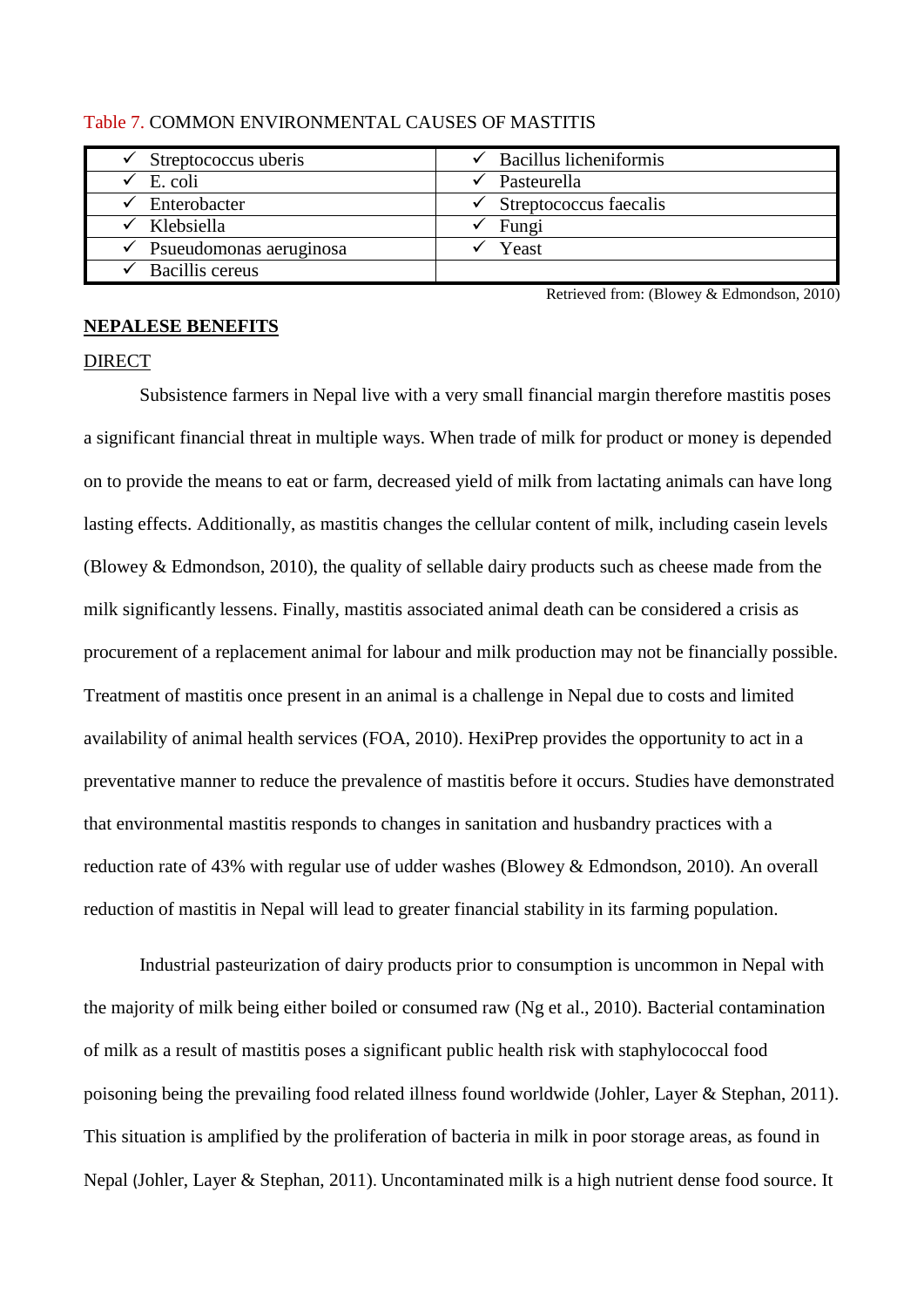contains fats, carbohydrates, vitamins, minerals and protein that consists of all essential amino acids (Field & Taylor, 2012). Utilizing HexiPrep to decrease the occurrence of mastitis will improve public health and assist in boosting national food security.

## <span id="page-14-0"></span>INDIRECT

Similar to the organizational processes that are required to arrange export on the Canadian side, facilitating the import, storage, distribution and marketing of HexiPrep in Nepal will require input from local Nepalese businesses. This will result in stimulus for growth and job opportunities in this sector. The import of HexiPrep also provides opportunities for local individuals to pursue entrepreneurial endeavours such as becoming district product representatives involved in demonstrations, training and sales. In support of entrepreneurs, Nepal hosts several support systems such as the Project for Agriculture Commercialization and Trade that works with individuals to form strategic business connections (The World Bank, 2014).

As discussed earlier, a large proportion of cattle and buffalo in Nepal are unproductive. The use of HexiPrep as an aide in the reduction in mastitis will assist in decreasing the discrepancy between annual milk production and number of lactating animals in the country. Increased production of higher quality milk with lower bacteria counts provides the means for improved revenue through expansion of export of milk and dairy products. In addition, higher demand for dairy products will provide employment and growth opportunities for processing operations in the major urban centers (FOA, 2016).

## <span id="page-14-1"></span>**IMPORT PROCESS**

Import of products from Canada falls under the classification of "Third Countries" according to the Nepalese government (The Government of Nepal, 2016). The main process on which importexport transactions occur revolves around the utilization of letters of credit. In this system, a bank acts as an intermediary to facilitate payment to the exporting country so that product can be shipped (The Government of Nepal, 2016). Once product has arrived in Nepal it must be assessed and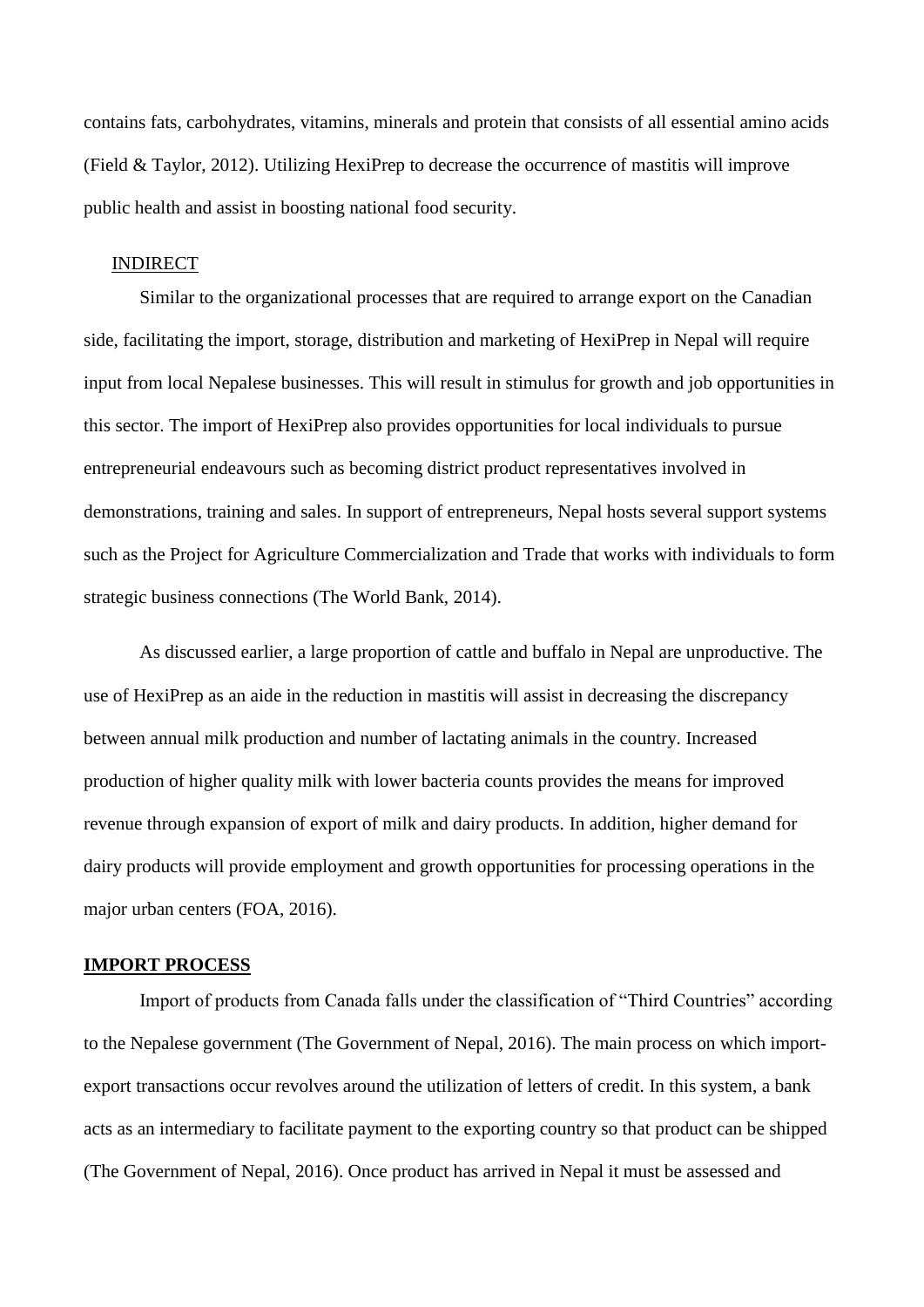processed through customs before being approved to enter the country. In addition to ensuring necessary documentation is in order, custom offices are responsible for collecting import duty (The Government of Nepal, 2016). Successful import of product into Nepal requires specific documentation such as a Packing List, describing the quantity, weight and type of product and a Bi.Bi.Ni. Form 4, which is necessary at customs and acts as a guarantee appropriate payment has been made (The Government of Nepal, 2016). Contact information for the head and airport customs offices can be found in Table 8.

| <b>Department of Customs</b>         | Tripureshwor, Kathmandu                                       |  |  |
|--------------------------------------|---------------------------------------------------------------|--|--|
|                                      | Telephone: 01-425-9861                                        |  |  |
|                                      | Email: csd@customs.gov.np                                     |  |  |
| <b>Tribhuvan Airport Customs</b>     | Kathmandu, Metropolitan                                       |  |  |
|                                      | Ward no.35, Gauchar                                           |  |  |
|                                      | Telephone: 01-447-0382                                        |  |  |
|                                      | Email: tia@customs.gov.ca                                     |  |  |
| <b>Department of Customs Website</b> | $\checkmark$ Provides information on commonly asked questions |  |  |
|                                      | regarding imports                                             |  |  |
|                                      | Describes necessary import paperwork.<br>✓                    |  |  |
|                                      | http://www.customs.gov.np/en/faq.html                         |  |  |

Table 8. NEPAL CUSTOMS CONTACTS

Retrieved at (The Government of Nepal, 2016)

## <span id="page-15-0"></span>**TRANSPORTATION**

The logistics of transportation in the export process are most commonly arranged through ocean and air shipping and provide opportunities for economies in scale and distance (Shaoming et al., 2009). Ocean shipping with HexiPrep would involve land transport utilizing a train or trucking service from Arthur Ontario to a Canadian coastal port. Product would then be loaded on a liner for transport to India and then moved by land transport into Nepal. Import products entering Nepal through India require additional customs paperwork (The Government of Nepal, 2016). Challenges with ocean shipping include a more complex transportation chain, less flexibility in shipping times and decreased predictability in product arrival time. However, ocean shipping allows for shipping of mass quantity of product and overall cost is generally less then air shipping (Shaoming et al., 2009).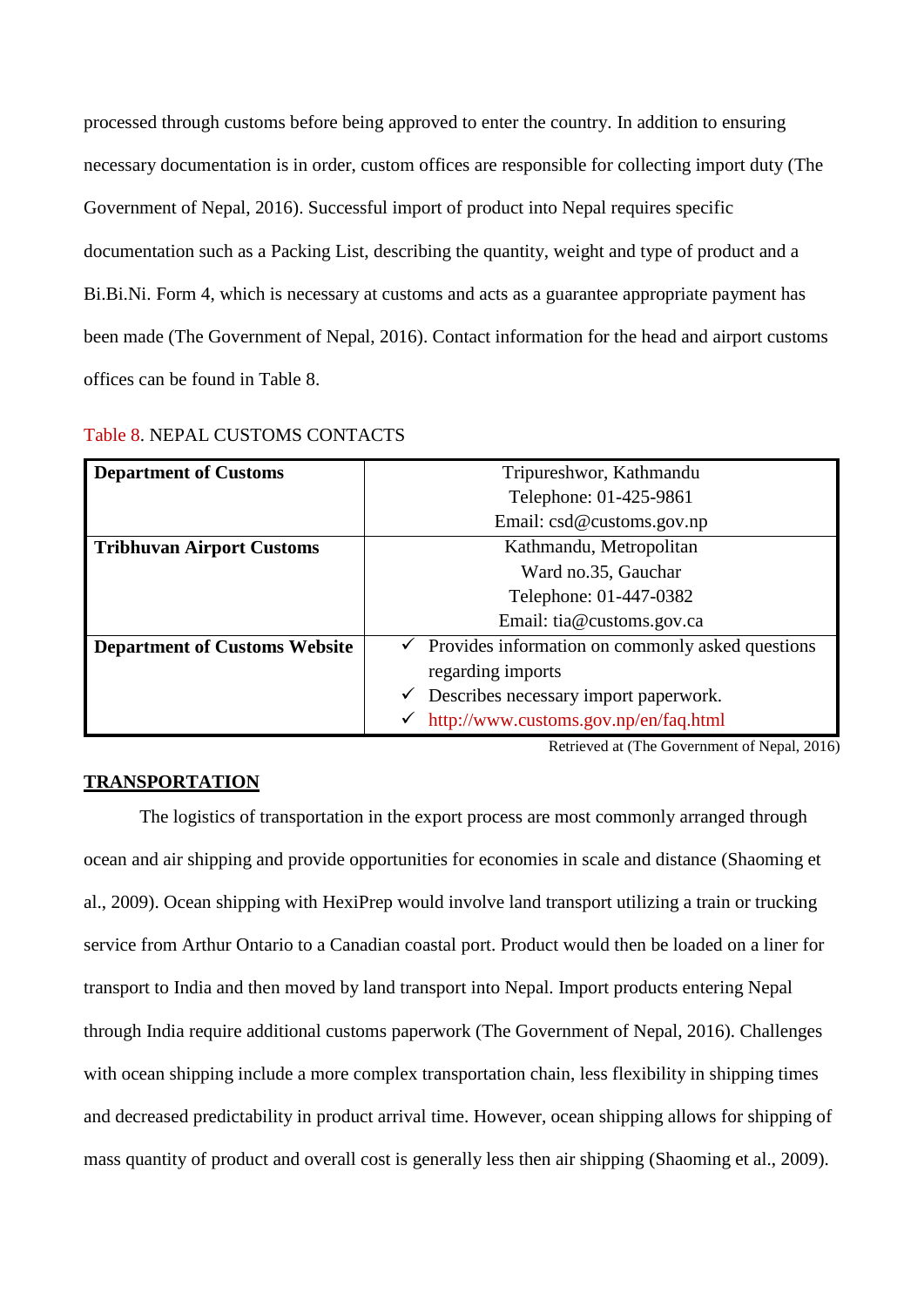Utilizing air transport to facilitate shipment of goods would require land transport via a trucking service from Arthur Ontario to the Pearson International Airport in Toronto Ontario. Product would then be flown directly to Tribuvan International Airport in Nepal. Benefits of air shipping involve a simpler, more direct transportation chain, as well as faster, more flexible and reliable transport times. Challenges to air shipping include limitations in volume capacity per flight and cost (Shaoming et al., 2009).

Until market demand for HexiPrep is established, product will most likely be exported to Nepal in smaller amounts to lessen financial risk. Initial shipments of 100-200 bottles would best be sent by air shipment. Although ocean shipment is less expensive, the sale from this volume of product will not compensate for the additional land transport costs associated with ocean transport. Growth in the volume of product exported or size of product containers desired will allow for revaluation of export transport options in the future. Table 9 provides an estimation of air shipment of 400kg, or 100 bottles of HexiPrep from Canada to Nepal. Additional costs such as taxes, insurance or freight have not been included.

| <b>A1 Freight Forwarding</b>   |                                                                  |
|--------------------------------|------------------------------------------------------------------|
| Telephone:                     | <b>From Toronto to Kathmandu</b>                                 |
| 1-800-280-0277                 | \$1660.00 CAD                                                    |
| Email: a1freightforwarding.com |                                                                  |
| Canada                         | Provides a list of transportation companies involved in<br>✓     |
| <b>Transportation.com</b>      | export in Canada                                                 |
|                                | http://www.canadatransportation.com/Export_Import_hAA.htm  <br>✓ |

Table 9. AIR TRANSPORT COST ESTIMATION 400KG PRODUCT

Retrieved from: (A1 Freight Forwarding, 2016) & (Canada Transportation, 2015)

## <span id="page-16-0"></span>**MARKETING STRATEGY**

Utilizing appropriate marketing strategies for new products is directly related to the success of the export (Shaoming et al., 2009). Outside of small areas in urban centers, conventional advertising routes such as television, radio or internet might not possible in Nepal. Therefore, it is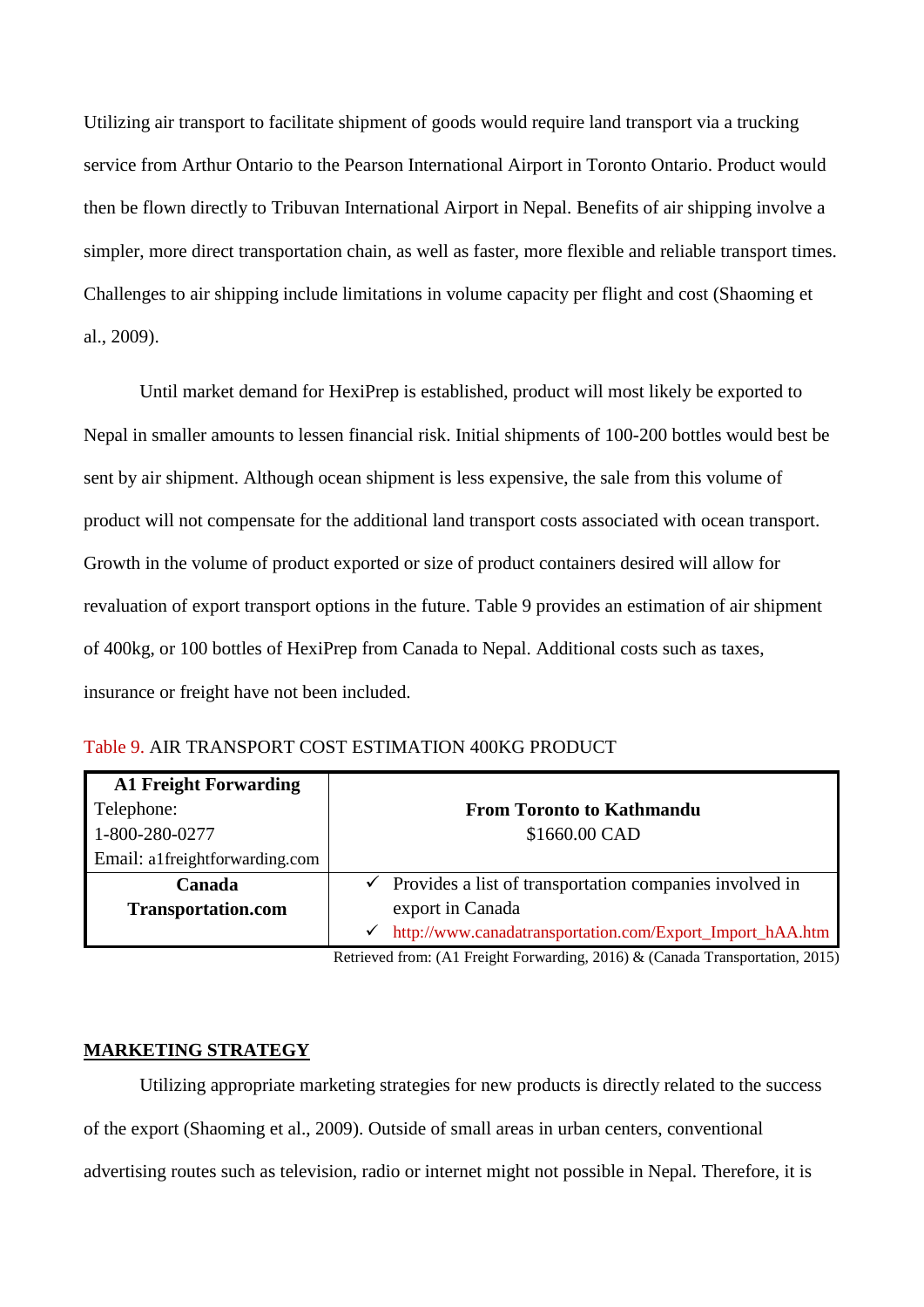important to value local expertise on functional advertisement options as well as trends in population purchasing habits and opinions (Shaoming et al., 2009). Appendix C, Table 10 lists examples of marketing and distributing companies based out of Kathmandu Nepal. In addition to marketing knowledge, these businesses provide valuable resources with regards to translation of labelling, storage and distribution routes. Value based marketing with emphasis on product benefits would be an appropriate angle to adopt with the introduction of HexiPrep (Shaoming et al., 2009).

## <span id="page-17-0"></span>**CHALLENGES**

The proposal of export of HexiPrep to Nepal presents several difficulties that should be investigated while evaluating this export idea. Figure 3 summarizes the primary challenges related to the success of this proposal.

| <b>Challenge</b>  | <b>Explanation</b>                     | <b>Potential Solution</b>                   |
|-------------------|----------------------------------------|---------------------------------------------|
| Cost              | Startup costs associated with          | As outlined in Table 6, the Canadian        |
| <b>Initiating</b> | initiating an export project can       | government provides financial assistance    |
| <b>Export</b>     | exceed tens of thousands of dollars    | opportunities for local business expansion  |
|                   | and require a company to have          | such as export. In addition, the government |
|                   | sufficient collateral to attain        | provides knowledge based resources to       |
|                   | necessary bank loans (Shaoming et al., | help navigate various types of loan         |
|                   | 2009). As a smaller, more recently     | systems.                                    |
|                   | formed company, Agrisan may lack       |                                             |
|                   | the financial means to accomplish      |                                             |
|                   | the export proposition.                |                                             |
| Cost              | Product price in Nepal will be         | Initial sale of product should be focused   |
| <b>Customer</b>   | the result of manufacturing and        | on target markets around urban centers that |
| <b>Purchase</b>   | export costs therefore determining     | possess larger spending power.              |
|                   | exact cost is not possible at this     | Additionally, organizing the sale of        |
|                   | time (Shaoming et al., 2009). Markup   | product around community purchases will     |
|                   | cost will more then likely result in a | be beneficial. To assist low income         |
|                   | higher cost per unit than seen in      | individuals with purchase, organizations    |
|                   | Canada.                                | such as the CECI could be contacted for     |
|                   |                                        | aide.                                       |

## Figure 3. EXPORT CHALLENGES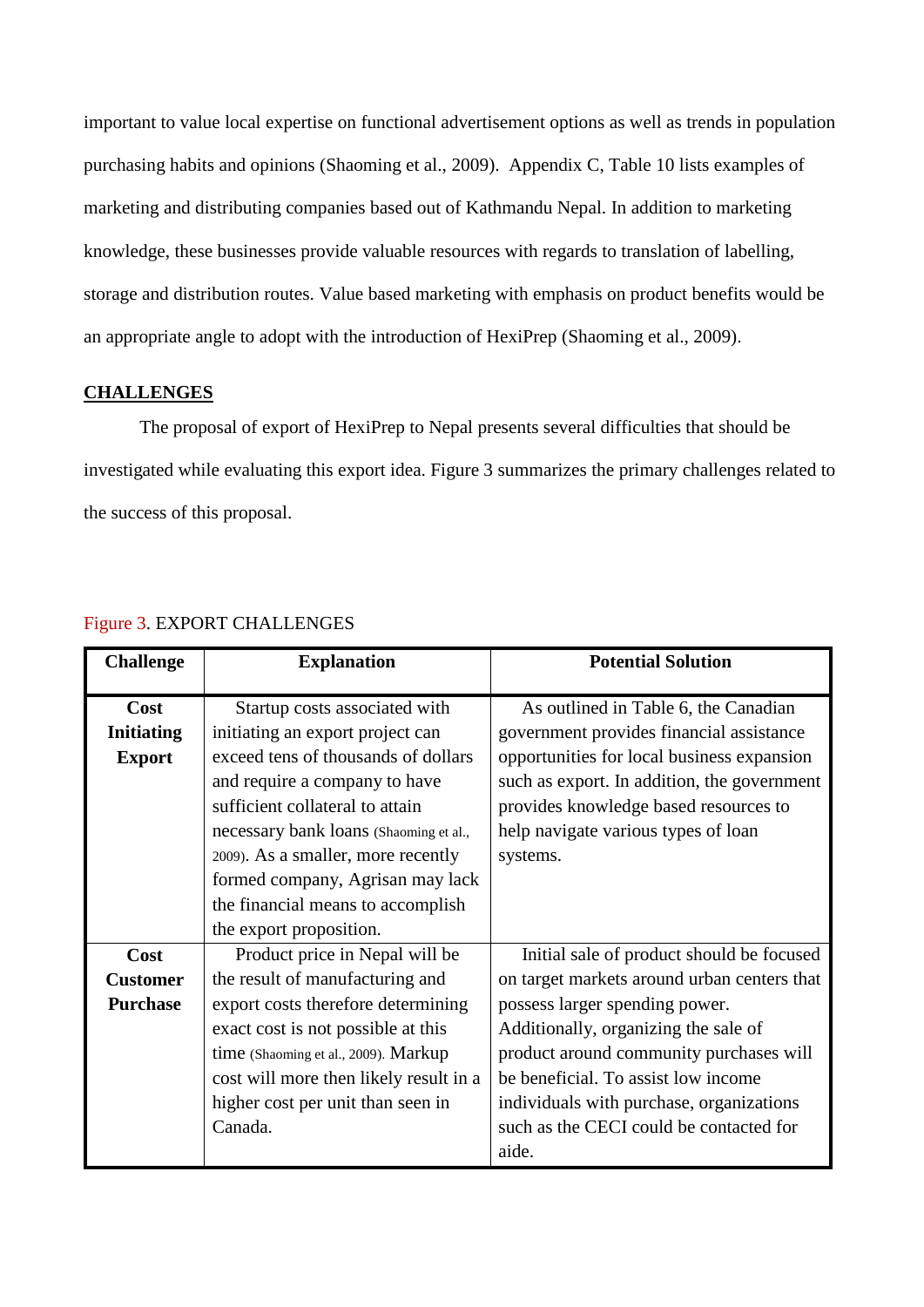| <b>Distribution</b> | Infrastructure in large portions     | This challenge may be partially              |
|---------------------|--------------------------------------|----------------------------------------------|
|                     | of Nepal are very poor (The World    | overcome by partnering with other            |
|                     | Bank, 2016). This limits the use of  | businesses or organizations that have        |
|                     | conventional transportation routes   | established distribution routes such as      |
|                     | to deliver product to consumer       | Nepal's dairy co-operatives (FOA, 2010). See |
|                     | markets.                             | Appendix C for other Nepalese distributors   |
|                     |                                      | who could act as buyers. The convenience     |
|                     |                                      | of the size and weight of a 4L bottle of     |
|                     |                                      | HexiPrep with regards to transport could     |
|                     |                                      | also be exploited.                           |
|                     |                                      |                                              |
| <b>Perceived</b>    | Resistance to change can be a        | It is important to ensure that promotion     |
| <b>Value</b>        | natural human response particularly  | of this product does not invalidate the      |
| Compliance          | if something has been completed in   | Nepalese knowledge or past. Emphasizing      |
|                     | a certain fashion for generations    | the benefits along with demonstrations on    |
|                     | (Werner & Lynch, 1994). Compounding  | trying the product could be helpful in       |
|                     | this issue is the fact that use of   | boosting perceived value (Werner & Lynch,    |
|                     | HexiPrep does not produce            | 1994).                                       |
|                     | immediate gratification. Benefits    |                                              |
|                     | are only seen after a period of use. |                                              |

## <span id="page-18-0"></span>**FUTURE STUDIES – PROPOSAL EVALUATION**

The backbone of initiating successful export of a new product stems from having the correct knowledge as well as the financial means to support the process until sale numbers increase. It also depends on having a demand for a product at a price consumers can afford (Shaoming et al., 2009). There are multiple financial factors that contribute to retail product price that were not evaluated in this report. Production costs such as labelling, storage, marketing and distribution should be evaluated through direct contact with appropriate companies. In addition, both the Canadian and Nepalese government should be contacted to determine what tariffs or taxes are applicable to the export and import of HexiPrep. Finally, to have a better idea of actual market demand for an udder wash product, it would be beneficial to attain information from Nepal's dairy co-operations. This will assist in clarifying what products may already be in use, as well as local trends or opinions regarding sanitation and mastitis.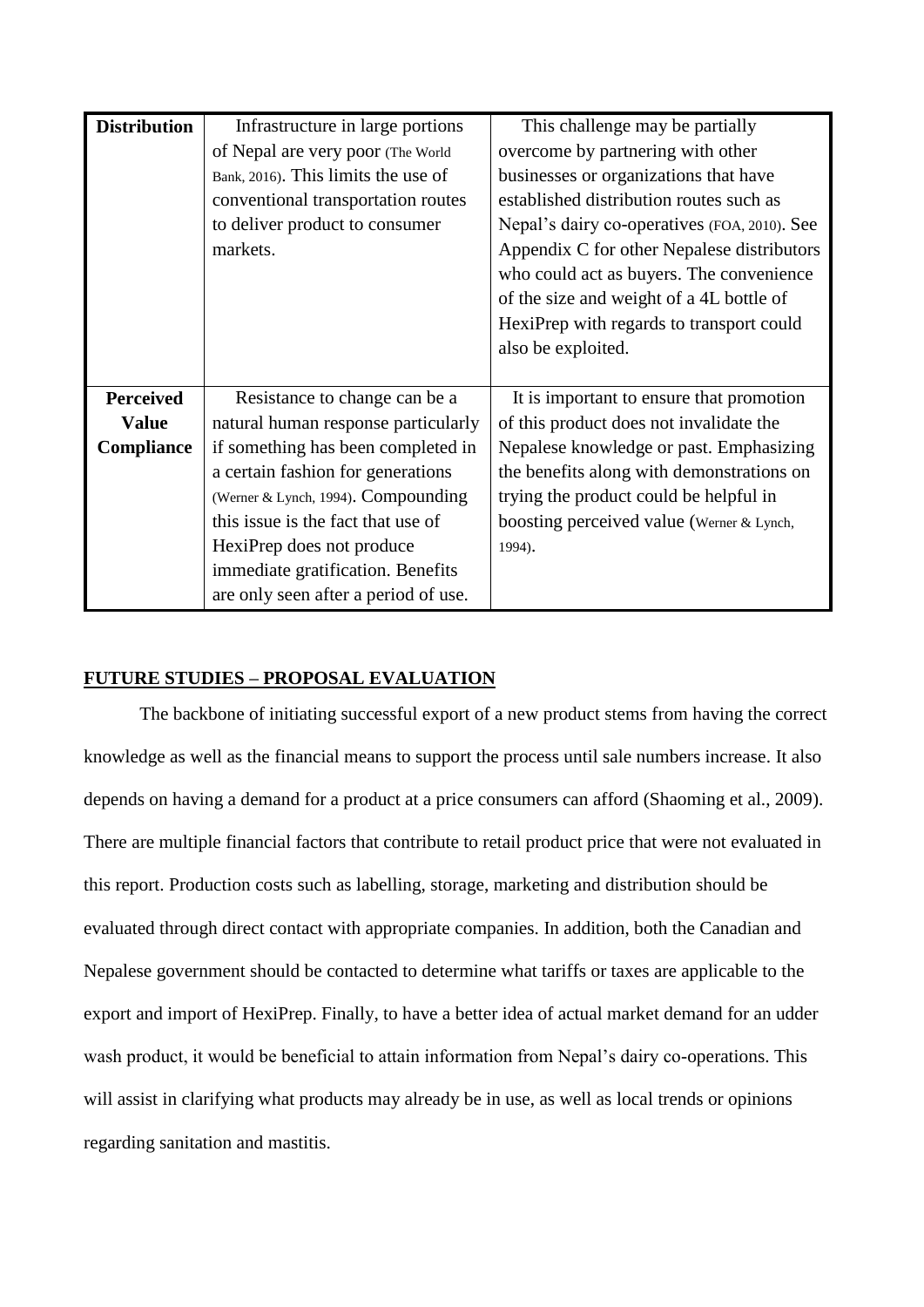The potential for reduction of environmental mastitis in Nepal through use of regular use of an udderwash such as HexiPrep is significant. The product is easy to use, stores and travels well, and the cost to the Nepalese community appears from initial evaluation to potentially be considered feasible. The limiting factor in this endeavour is likely Agrisan's financial resources and export experience. Utilizing government resources, it would be beneficial to further investigate their ability to initiate the export process in addition to exploring similar chlorhexidine products created by other Canadian companies. In conclusion, this report outlines a beneficial export idea that holds merit for real world application.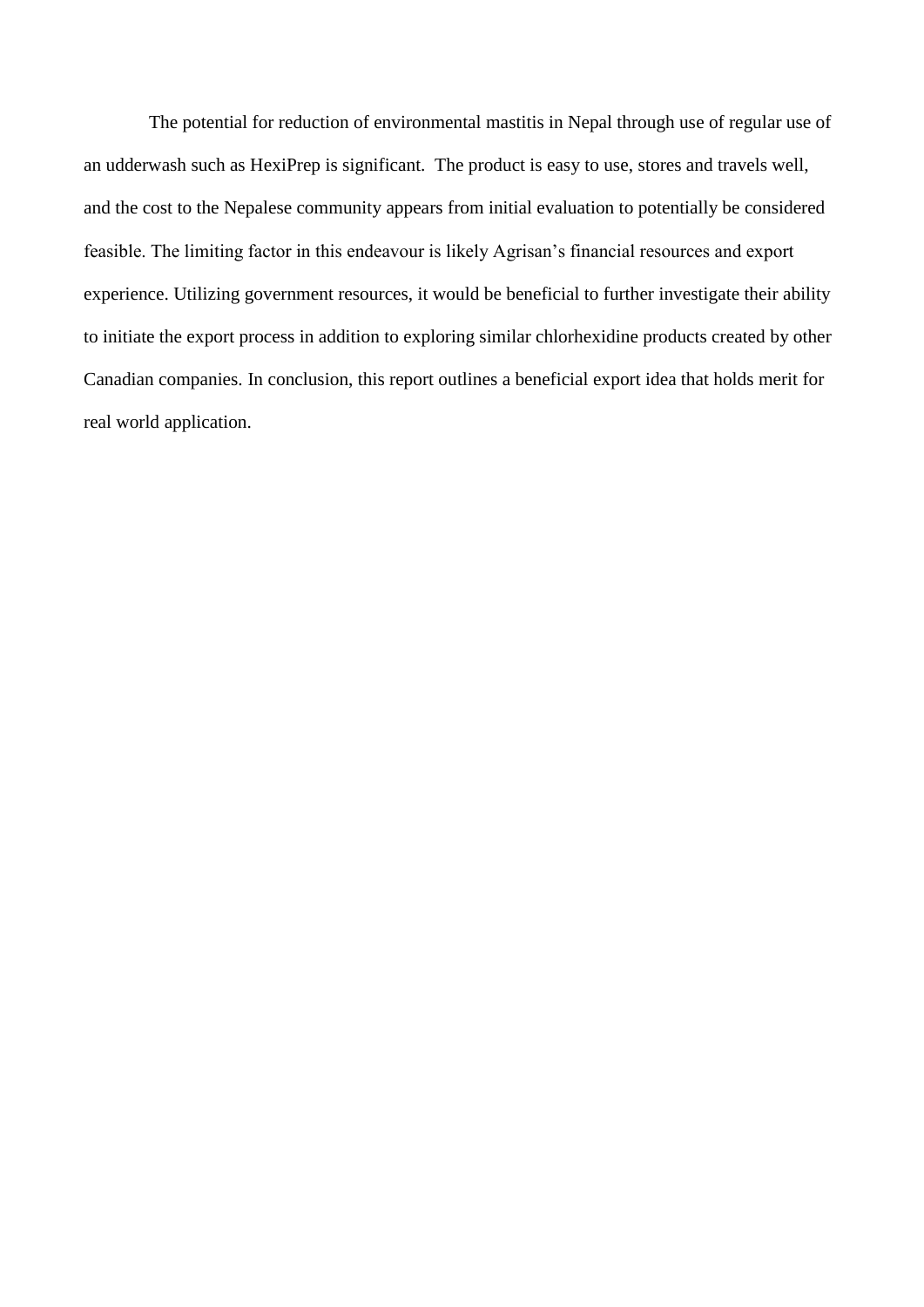# **APPENDIX A**

## <span id="page-20-0"></span>Table 2. AGRISAN CONTACT INFORMATION

| <b>Address</b>    | 451 Smith Street | <b>President &amp;</b>     | <b>Jeff Maher</b>        |
|-------------------|------------------|----------------------------|--------------------------|
|                   | Arthur, ON       | <b>General Manager</b>     |                          |
|                   | <b>N0G 1A0</b>   |                            |                          |
| <b>Phone</b>      | 877-731-7194     | <b>Director of Quality</b> | Gerry Lange MSc/MBA      |
| <b>Numbers</b>    | 519-848-2453     | and Regulatory             | gerrylange@agrisan.ca    |
|                   |                  | <b>Affairs</b>             |                          |
| <b>Fax Number</b> | 519-848-2780     | <b>Director of Animal</b>  | Dr. Don Huber DVM        |
|                   |                  | <b>Health Products</b>     | donhuber@agrisan.ca      |
| Email             | info@agrisan.ca  | <b>Inventory Manager</b>   | Kyle Maher               |
|                   |                  |                            | kylemaher@agrisan.ca     |
|                   |                  | <b>Quality Control</b>     | Donna Dietrich BSc       |
|                   |                  | <b>Manager</b>             | donnadietrich@agrisan.ca |

Retrieved from:<http://www.agrisan.ca/contact.aspx>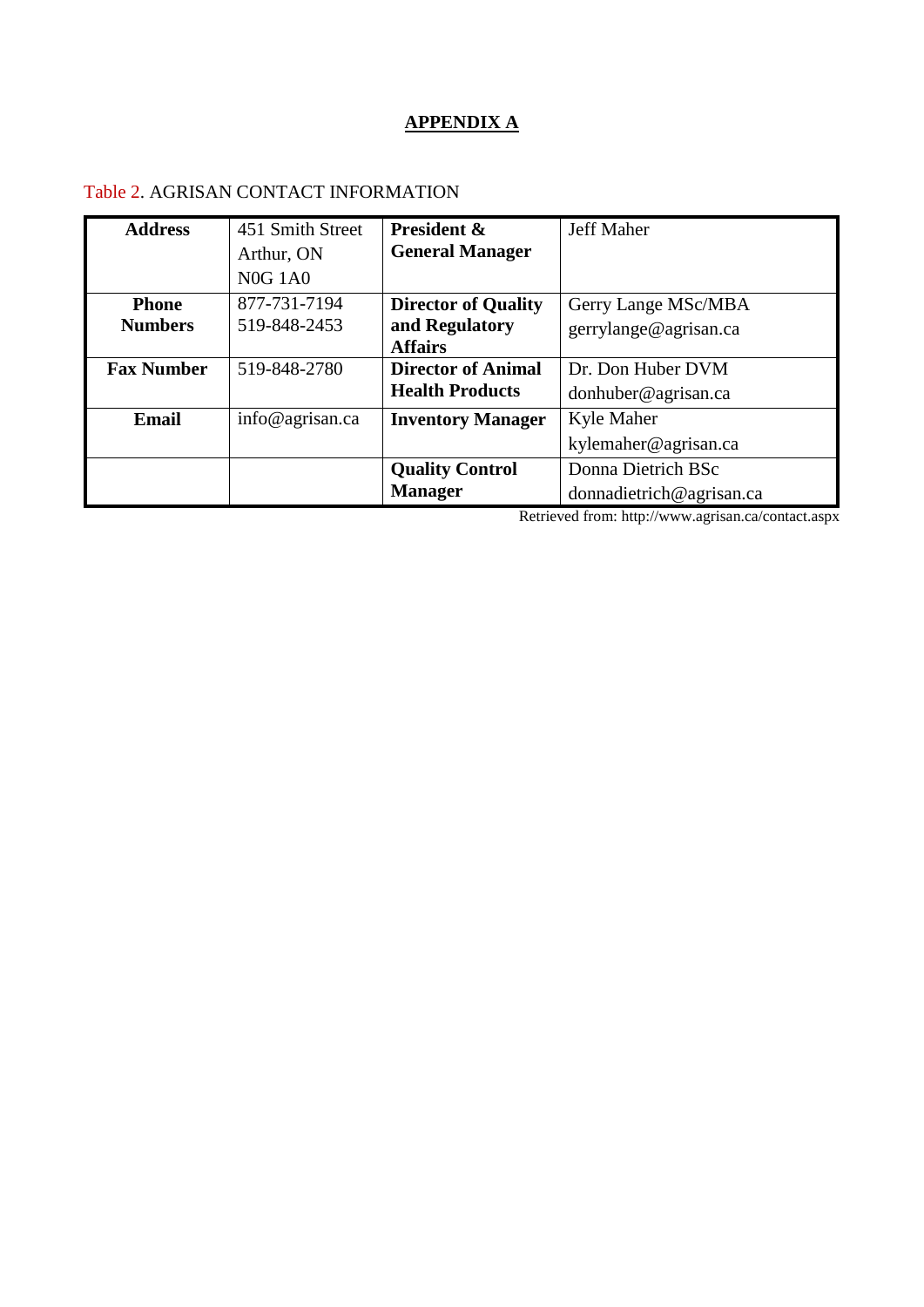## **APPENDIX B**

## <span id="page-21-0"></span>Table 5. COMPETITOR CONTACT INFORMATION

|                            | 5105 Tomken road                 |
|----------------------------|----------------------------------|
|                            | Mississauga, Ontario             |
| <b>Ecolab Canada</b>       | <b>L4W 2X5</b>                   |
|                            | Telephone: 1-905-238-0171        |
|                            | Email: ecolabs@ecolab.ca         |
|                            | 215 Atrium, A 808                |
| <b>Ecolab India</b>        | Andheri Kurla road, Andheri East |
|                            | Mumbai 400 059, India            |
|                            | Telephone: 91-22-66445000        |
|                            | 18 Waterfront Place,             |
|                            | 168 Daduhe road                  |
| <b>Ecolab China</b>        | Shanghai, China                  |
|                            | 200062                           |
|                            | Telephone: 86-21-6183-2500       |
|                            | $2310 - 80$ <sup>th</sup> Ave    |
|                            | Edmonton, Alberta                |
| <b>Ostrem Chemical Ltd</b> | <b>T6P 1N2</b>                   |
|                            | Telephone: 780-440-1911          |
|                            | Email: inquiries@ostrem.com      |
|                            | No. 6 Yard, Jinxing West road,   |
| <b>Zoohance Biotech</b>    | Huangcun, Daxing District,       |
|                            | Beijing, China                   |
|                            | Website: www.zoohance.com        |

Retrieved from: (Ecolab, 2016) & (Ostrem Chemical, n.d.) & (Alibaba, 2016)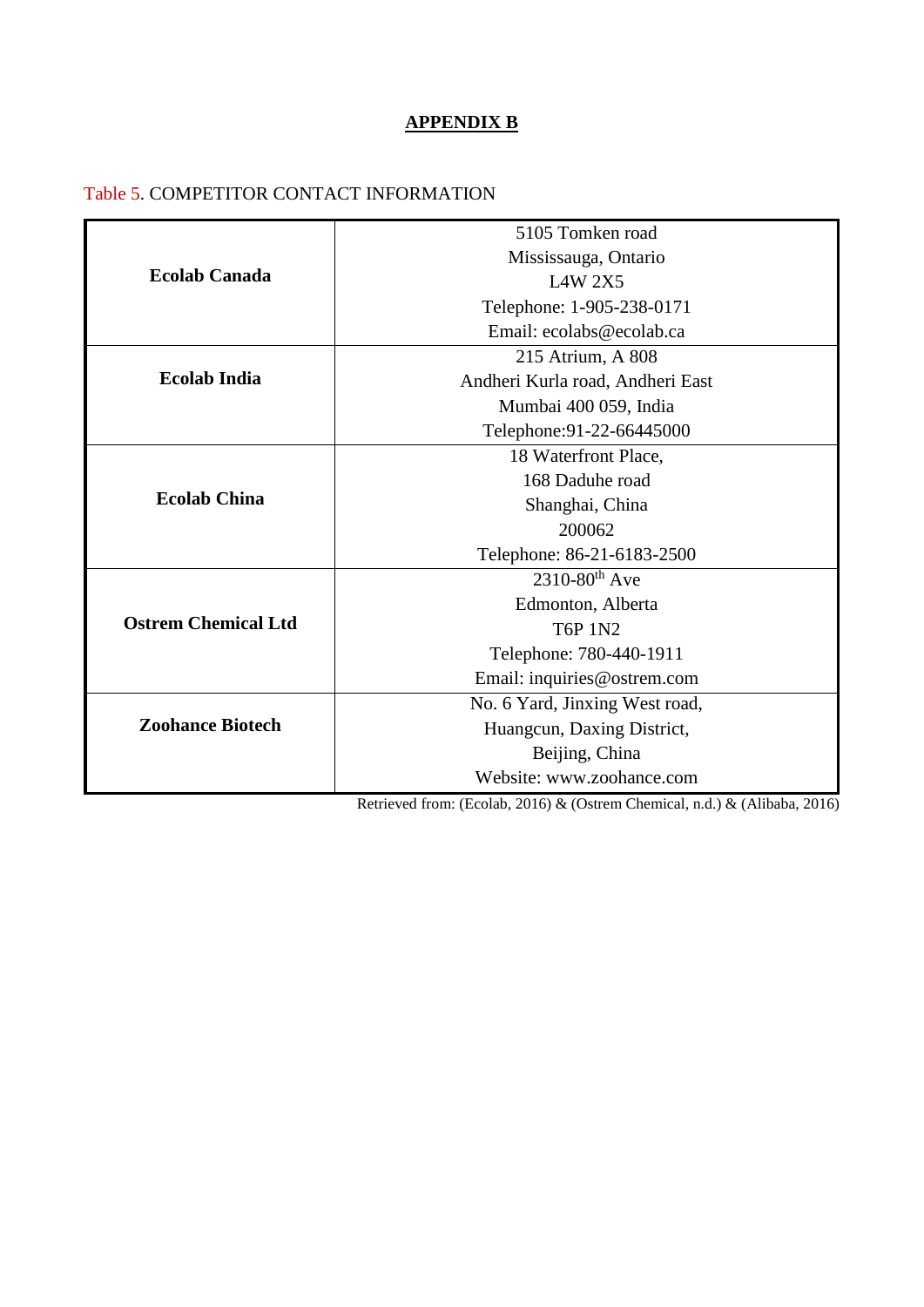## **APPENDIX C**

## <span id="page-22-0"></span>Table 10. MARKETING AND DISTRIBUTION COMPANIES NEPAL

|                  | <b>Ads Market Pvt. Ltd</b>                | <b>Welcome Advertising and Marketing</b><br>Pvt. Ltd |
|------------------|-------------------------------------------|------------------------------------------------------|
| <b>Address</b>   | Kamaladi, House no. 309                   | Bhimsengola, Purano Baneshwor                        |
|                  | Kathmandu, Nepal                          |                                                      |
| <b>Telephone</b> | 01-421-8069                               | 01-411-6227                                          |
| <b>Email</b>     | info@adsmarket.com.np                     | inquiry@welcomeadnepal.com                           |
|                  | <b>Ethnicorganic Health Products Ltd.</b> | <b>Galaxy Scientific Trade Ltd.</b>                  |
|                  |                                           |                                                      |
| Company          | Wholesale supplier of agricultural        | Wholesaler and distributor of agricultural           |
| <b>Type</b>      | products                                  | products                                             |
|                  | Kathmandu, Nepal                          | Kathmandu, Nepal                                     |
| Website          | http://www.exportersindia.com/            | http://www.exportersindia.com/galaxy-                |
|                  | ethnicorganichealthproducts               | scientific-trade-pvt-ltd/                            |

Retrieved from: (Ads Marketing, n.d.) & (Welcome Ads and Marketing, n.d.) & (ExporterIndia, n.d.)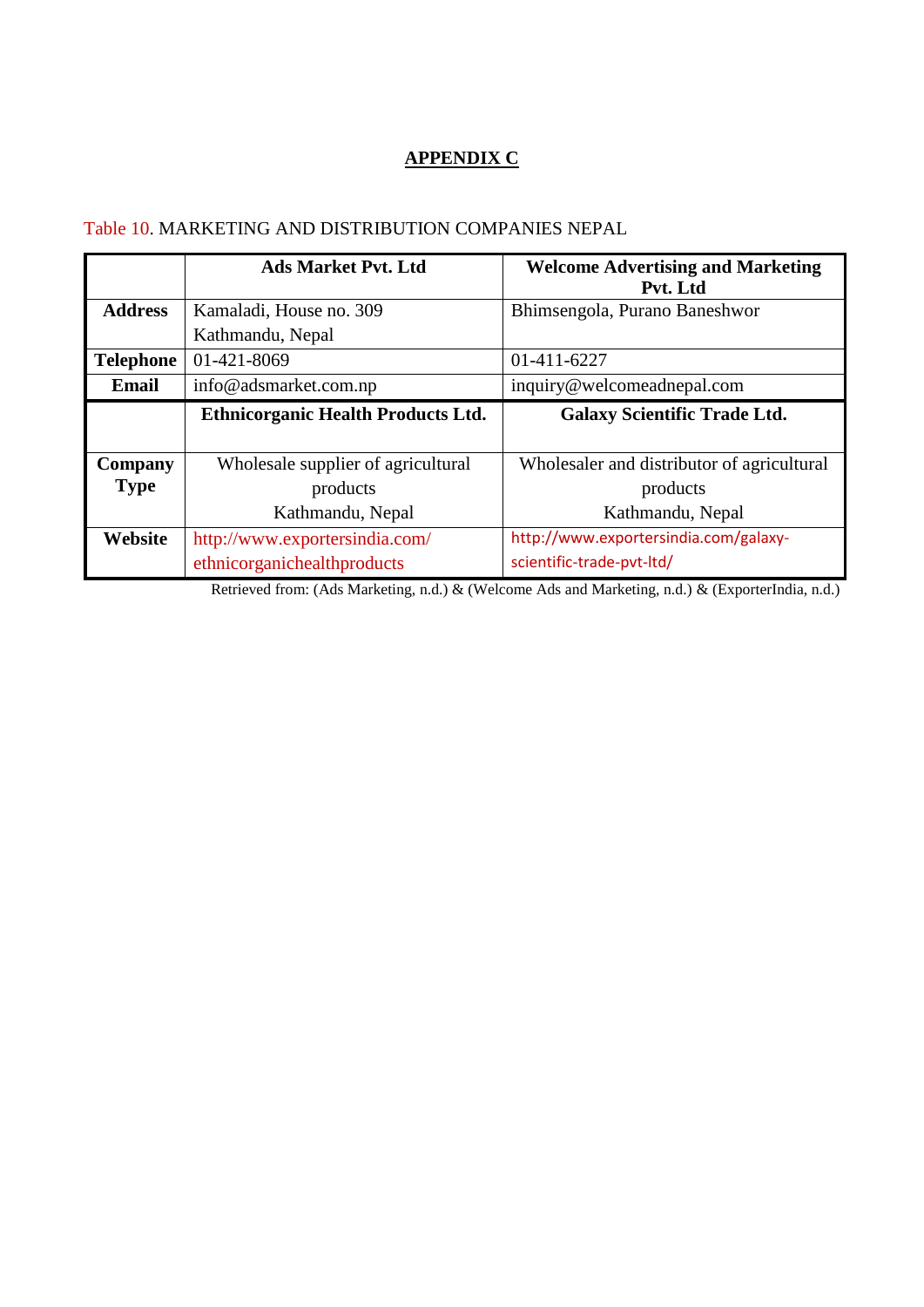## **REFERENCES**

<span id="page-23-0"></span> A1 Freight Forwarding. (2016). *Air freight, general cargo shipments.* Retrieved from: <http://www.a1freightforwarding.com/quote/rate2.php>

 Acharya KP (1995). Influence of air temperature and precipitation on the incidence of clinical and environmental mastitis in the three dairies*. Proceedings of the 4 th National Veterinary Conference, volume 21(issue 23) pages 64-71. Retrieved from:* [http://narc.gov.np/publicaton/pdf/book/A%20Compendium%20of%20Livestock%20and%20Fisherie](http://narc.gov.np/publicaton/pdf/book/A%20Compendium%20of%20Livestock%20and%20Fisheries%20Research%20Highlights%20in%20Nepal.pdf) [s%20Research%20Highlights%20in%20Nepal.pdf](http://narc.gov.np/publicaton/pdf/book/A%20Compendium%20of%20Livestock%20and%20Fisheries%20Research%20Highlights%20in%20Nepal.pdf)

Ads Marketing. (n.d.). *Contact us*. Retrieved from:<http://adsmarket.com.np/>

 Agrisan Specialty Chemical and Pharmaceutical. (n.d.). *Home-about us.* Retrieved from: <http://www.agrisan.ca/Default.aspx>

 Alibaba. (2016). *Ningxia zoohance biotech co. ltd. Udder sanitation*. Retrieved from: [https://zoohance.en.alibaba.com/product/60402747764-](https://zoohance.en.alibaba.com/product/60402747764-802651714/Sanitizer_pre_milking_teat_dip_for_cow.html) [802651714/Sanitizer\\_pre\\_milking\\_teat\\_dip\\_for\\_cow.html](https://zoohance.en.alibaba.com/product/60402747764-802651714/Sanitizer_pre_milking_teat_dip_for_cow.html)

 Blowey, R. Edmondson, P. (2010). *Mastitis control in dairy herds* (2nd ed.). Wallingford: CABI. Retrieved from: doi[:10.1079/9781845935504.0000](http://dx.doi.org.subzero.lib.uoguelph.ca/10.1079/9781845935504.0000) 

 Canada Transportation (2015). *Export and import trucking and transportation companies*. Retrieved from: [http://www.canadatransportation.com/Export\\_Import\\_hAA.htm](http://www.canadatransportation.com/Export_Import_hAA.htm)

 Castro, S.B., Berthiaume, R., Robichaud, A., & Lacasse, P. (2012). Effects of iodine intake and teat-dipping practices on milk iodine concentrations in dairy cows. *Journal of dairy science*, volume 95, issue 1, 213-220. Retrieved from: [http://dx.doi.org.subzero.lib.uoguelph.ca/10.3168/jds.2011-](http://dx.doi.org.subzero.lib.uoguelph.ca/10.3168/jds.2011-4679) [4679](http://dx.doi.org.subzero.lib.uoguelph.ca/10.3168/jds.2011-4679)

 De Leo, S., Lee, S. Y., Braverman, L.E. (2016). Hyperthyroidism. *Lancet,* Volume 388, 906- 918. Retrieved from: [http://dx.doi.org/10.1016/S0140-6736\(16\)00278-6](http://dx.doi.org/10.1016/S0140-6736(16)00278-6)

 Ecolab. (2016). *Global locations*. Retrieved from: [http://www.ecolab.com/locations/north](http://www.ecolab.com/locations/north-america)[america](http://www.ecolab.com/locations/north-america)

 ExporterIndia. (n.d.). *Distributor-agricultural product-nepal*. Retrieved from: http://www.exportersindia.com

 Field, T.G. & Taylor, R.E. (2012*). Scientific farm animal production: an introduction to animal science*. (10<sup>th</sup> ed.). Pearson, Boston, MA.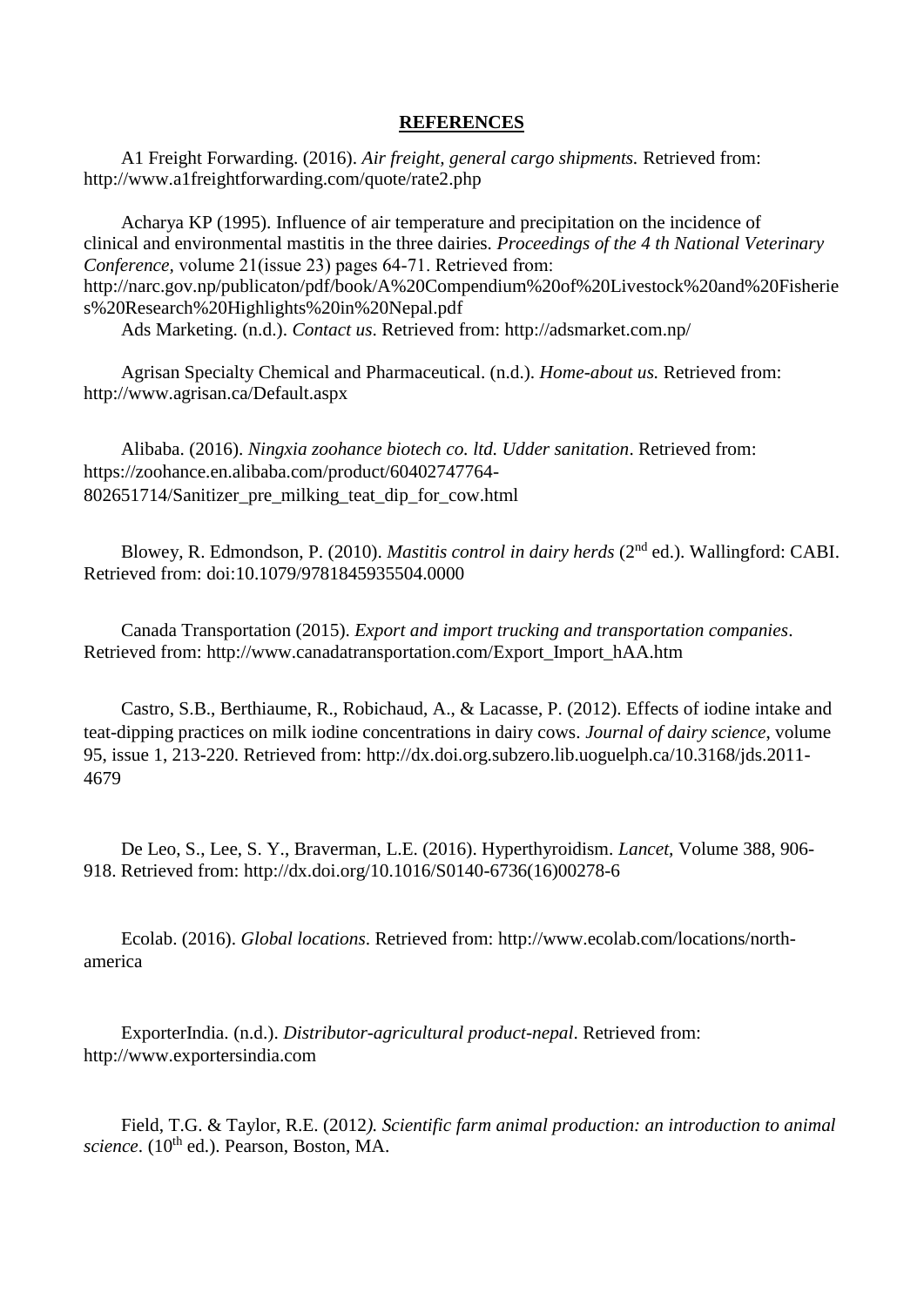Food and Agriculture Organization of the United Nations. (2010*). Dairy Sector study of nepal*. Retrieved from:<http://www.fao.org/countryprofiles/index/en/?iso3=NPL&subject=4>

 Food and Agriculture Organization of the United Nations. (n.d.). *Country profiles-nepal*. Retrieved from:<http://www.fao.org/countryprofiles/index/en/?iso3=NPL&subject=4>

 Government of Canada. (2013a). Health Canada. *Screening assessment for the challenge of chlorhexidine acetate.* Chemical abstracts service registry number (CAS RN):56-95-1. Retrieved from:<http://www.ec.gc.ca/ese-ees/default.asp?lang=En&n=50D4580B-1>

 Government of Canada. (2013b). Environment and climate change canada. *Risk management scope for 2,4,11,13-tetraazatetradecanediimidamide, N,N-bis(4-chlorophenyl)-3,12-diimino- ,diacetate (chlorhexidine acetate.* Chemical abstracts service registry number (CAS RN):56-95-1. Retrieved from:<http://www.ec.gc.ca/ese-ees/default.asp?lang=En&n=50D4580B-1>

 Government of Canada. (2014). Food inspection agency*. Biosecurity for canadian dairy farms: national standard.* Retrieved from: [http://www.inspection.gc.ca/animals/terrestrial](http://www.inspection.gc.ca/animals/terrestrial-animals/biosecurity/standards-and-principles/dairy-farms/eng/1359657658068/1359658301822)[animals/biosecurity/standards-and-principles/dairy-farms/eng/1359657658068/1359658301822](http://www.inspection.gc.ca/animals/terrestrial-animals/biosecurity/standards-and-principles/dairy-farms/eng/1359657658068/1359658301822)

 Government of Canada. (2015*). Innovation, science and economic developments canada. Company profile: ecolab*. Retrieved from: [http://www.ic.gc.ca/app/ccc/srch/nvgt.do?lang=eng&prtl=1&estblmntNo=123456144547&profile=c](http://www.ic.gc.ca/app/ccc/srch/nvgt.do?lang=eng&prtl=1&estblmntNo=123456144547&profile=cmpltPrfl&profileId=201&app=sold) [mpltPrfl&profileId=201&app=sold](http://www.ic.gc.ca/app/ccc/srch/nvgt.do?lang=eng&prtl=1&estblmntNo=123456144547&profile=cmpltPrfl&profileId=201&app=sold)

 Government of Canada. (2016a). Health Canada Drug and Health Products. *Frequently asked questions- drug establishment licence and fees*. Retrieved from: [http://www.hc-sc.gc.ca/dhp](http://www.hc-sc.gc.ca/dhp-mps/compli-conform/licences/ren-doc/del-lepp-faq-eng.php)[mps/compli-conform/licences/ren-doc/del-lepp-faq-eng.php](http://www.hc-sc.gc.ca/dhp-mps/compli-conform/licences/ren-doc/del-lepp-faq-eng.php)

 Government of Canada. (2016b). Canada border service agency*. Step by step guide to exporting commercial goods from canada*. Retrieved from[:http://www.cbsa-asfc.gc.ca/export/guide-eng.html](http://www.cbsa-asfc.gc.ca/export/guide-eng.html)

 Henjum, S., Kjellevold, M., Ulak, M., Chandyo, R.K., Shrestha, P.S., Froyland, L., Strydom, E.E., Dhansay, M.A., & Strand, T.A. (2016). Iodine concentration in breastmilk and urine among lactating women of bhaktapur, nepal. *Nutrients*, volume 8, issue 5, 255. Retrieved from: doi[:10.3390/nu8050255](http://dx.doi.org/10.3390/nu8050255)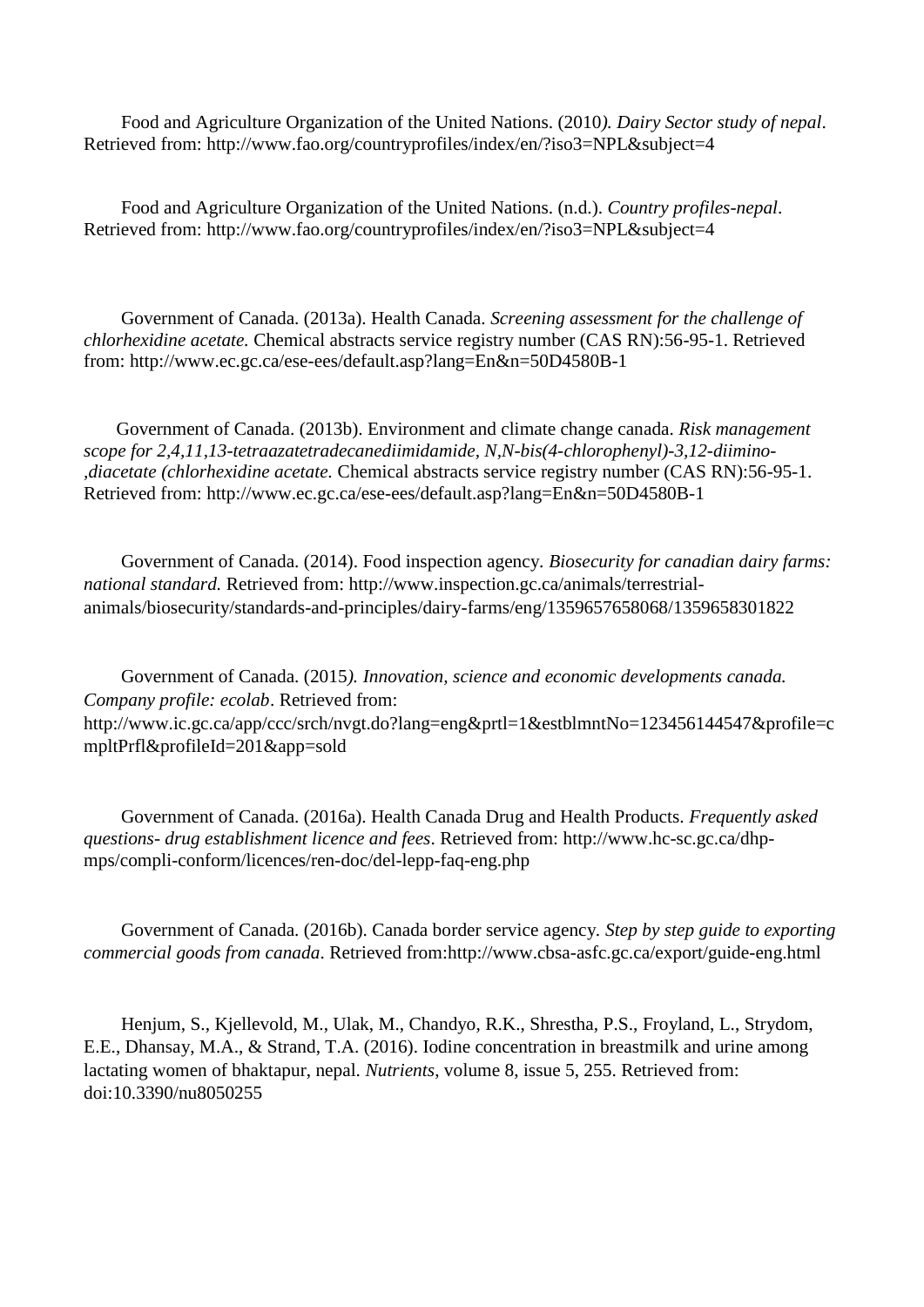Johler, S., Layer, F., & Stephan, R. (2011). Comparison of virulence and antibiotic resistance genes of food poisoning outbreak isolates of staphylococcus aureus with isolates obtained from bovine mastitis milk and pig carcasses*. Journal of food protection*, volume 74, issue 11, 1852-1859. Retrieved from:

[http://search.proquest.com.subzero.lib.uoguelph.ca/docview/900925552?rfr\\_id=info%3Axri%2Fsid](http://search.proquest.com.subzero.lib.uoguelph.ca/docview/900925552?rfr_id=info%3Axri%2Fsid%3Aprimo) [%3Aprimo](http://search.proquest.com.subzero.lib.uoguelph.ca/docview/900925552?rfr_id=info%3Axri%2Fsid%3Aprimo)

 Ng, L., Jost, C., Robyn, M., Dhakal, I.P., Bett, B., Dhakal, P., & Khadka, R. (2010). Impact of livestock hygiene education programs on mastitis in smallholder water buffalo (babalus bubalis) in chitwan nepal*. Preventative veterinary medicine* (issue 96), pages 179-185. Retrieved from: [10.1016/j.prevetmed.2010.06.012](https://dx.doi.org/10.1016%2Fj.prevetmed.2010.06.012)

OEC. (2015*). Nepal*. Retrieved from:<http://atlas.media.mit.edu/en/profile/country/npl/>

Ostrem Chemical Ltd. (n.d.). *Contact us*. Retrieved from: http://ostrem.com/contact/

 Shaoming, Z., Daekwan, K., & Tamer, C. (2009*). Export marketing strategy: tactics and skills that work.* Business expert press. Retrieved From: <http://site.ebrary.com.subzero.lib.uoguelph.ca/lib/ughbep/reader.action?docID=10373441&ppg=18>

 Sharma, B., & Banskota, K. (2000). *Smallholder dairy farming in nepal: characteristics, contraints and development opportunities*. Center for resources and environmental studies. Retrieved from: http://lib.icimod.org/record/21368/files/c\_attachment\_79\_555.pdf

 Statistics Canada. (2016). *Gross domestic product gdp*. Retrieved from: <http://www.statcan.gc.ca/eng/nea/list/gdp>

 The Government of Nepal. (2016). Ministry of finance. *Department of customs*. Retrieved from: <http://www.customs.gov.np/en/index.html>

 The World Bank. (2013). *Export of goods and service as percentage of gdp- canada*. Retrieved from:<http://data.worldbank.org/indicator/NE.EXP.GNFS.ZS?locations=CA>

 The World Bank. (2014). *Nepal agriculture commercialization trade*. Retrieved from: <http://www.worldbank.org/en/results/2014/04/11/nepal-agriculture-commercialization-and-trade>